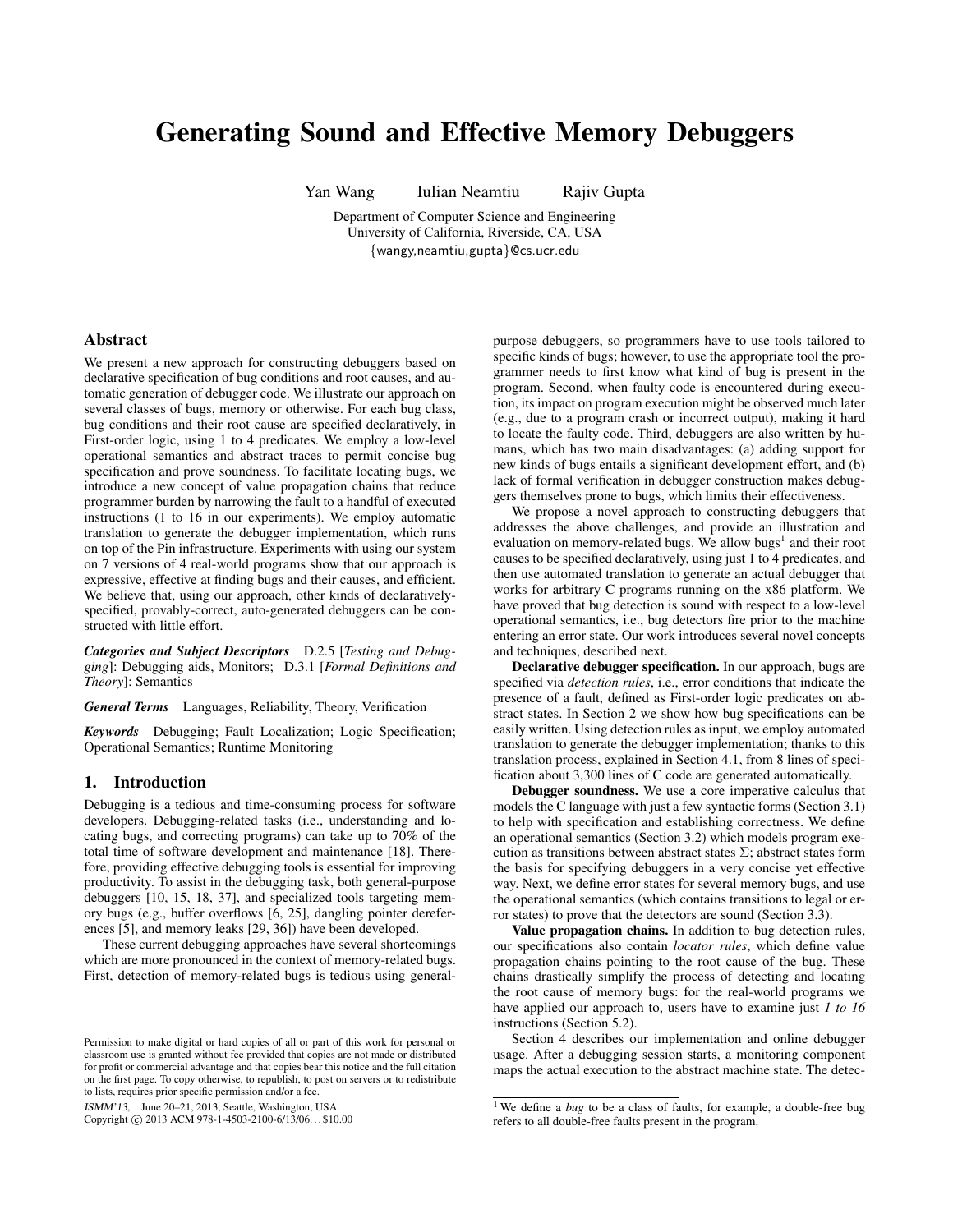tors generated from the bug specification perform online bug detection, i.e., while the program is running. Note that we detect bugs *before* they actually manifest, when the abstract machine is about to enter an error state—this prevents faults from silently propagating and accumulating. Moreover, when a fault is detected, we suspend the execution using a breakpoint, so that developers can examine the state and, with help from bug locators, get to the bug's root cause. Our approach works for arbitrary C programs. The task of monitoring is carried out by an automatically-generated Pin tool.

Experiments with using our system to detect actual bugs in real-world programs show that it is expressive, effective at finding bugs, and has acceptable performance overhead (Section 5).

Prior efforts in this area include memory bug detectors, algorithmic debugging, and monitoring-oriented programming; we provide a comparison with related work in Section 6. However, to the best of our knowledge, our work is the first to combine a concise, declarative debugger specification style with automatic generation of bug detectors and locators, while providing a correctness proof.

Our approach has the following advantages:

- 1. *Generality.* As we show in Section 2, bug specifications consist of 1 to 4 predicates per bug. Thus, specifications are easy to understand, scrutinize, and extend. Formal definitions of program semantics and error states show that bug detection based on these bug specifications is correct.
- 2. *Flexibility.* Instead of using specialized tools for different kinds of bugs, the user generates a single debugger that still distinguishes among many different kinds of bugs. Moreover, bug detectors can be switched on and off as the program runs.
- 3. *Effectiveness.* Bug detectors continuously evaluate error conditions and the user is informed of the error condition (type of bug) encountered before it manifests, e.g., via program crash. Bug locators then spring into action, to indicate the value chains in the execution history that are the root causes of the bug, which allow bugs to be found by examining just a handful of instructions (1 to 16), a small fraction of the instructions that would have to be examined when using dynamic slicing.

## 2. Bug Specification

Figure 1 provides an overview of our approach. As the program executes, its execution is continuously monitored and x86 instructions are mapped to low-level operational semantics states  $\Sigma$  (described in Section 3.2). For most memory bugs, programmers use an abstraction of the semantics (execution trace  $\sigma$  and redex e), to write bug specifications; the full semantics is available to specify more complicated bugs. Bug detectors and bug locators are generated automatically from specifications. During debugging, detectors examine the current state to determine when an error condition is about to become true, i.e., the abstract machine is about to enter an error state. When that is the case, locators associated with that error condition report the error and its root cause (location) to the programmer. Our debugger is able to simultaneously detect multiple kinds of bugs, as illustrated by the stacked detectors and locators in the figure.

We now present the user's perspective to our approach. Specification is the only stage where the user needs to be creatively involved, as the rest of the process is automatic, thanks to code generation. We first describe the specification process (Section 2.1). Next, we illustrate how our approach is used in practice for memory bugs (Section 2.2) and other kinds of bugs (Section 2.3). Later on (Section 5.2), we demonstrate the effectiveness of our approach by comparing it with traditional debugging and slicing techniques.



Figure 1. Overview of bug specification, detection and location.

# 2.1 Specifying Debuggers via Rules

*Traces and redexes.* To simplify specification, for most memory bugs, the programmers can describe bugs by just referring to traces  $σ$  and redexes  $e$ . The trace  $σ$  records the execution of relevant memory operation events—write for memory writes, malloc for allocation, free for deallocation—which are germane to memory bugs. Redexes e indicate the expression to be reduced next, such as function entry/exit, allocation/deallocation, memory reads and writes; when e is a memory operation, it contains a location r signifying the pointer to be operated on, e.g., freed, read from, or written to. The scarcity of syntactic forms for redexes and execution trace events provide a simple yet powerful framework for specifying C memory bugs.

*Rules.* To specify a bug kind, the user writes a rule (triple):  $\leq$  detection point, bug condition, value propagation $\geq$ . The first two components, detection point and bug condition, specify a bug detector, while the third component, value propagation, specifies a bug locator. Figure 2 shows how detection points, bug conditions and bug locators are put together to form rules and specify six actual classes of memory bugs. We now proceed to defining each component of a rule.

*Detection points* specify the reductions where bug detection should be performed, as shown below.

| <b>Detection point</b> | Next reduction $e$ | <b>Semantics</b> |
|------------------------|--------------------|------------------|
| $deref_r r$            | $* r$              | memory read      |
| $deref_w r$            | $r := v$           | memory write     |
| $deref\overline{r}$    | $* r/r := v$       | memory access    |
| free r                 | free $r$           | deallocation     |
| call z                 | Z <sub>1</sub>     | function call    |
| $ret\ z\ v$            | ret z $e$          | function return  |

The programmer only needs to specify the detection point (left column). Our debugger will then evaluate the bug condition when the operational semantics's next reduction is e (middle column). For example, if the programmer wants to write a detector that fires whenever memory is read, she can use  $deref$   $\tau$  r as a detection point. Detection points which can match multiple reduction rules, coupled with the simple syntax of our calculus, make for brief yet effective specification; for example, using a single detection point,  $deref r$ , the user will at once capture the myriad ways pointers can be dereferenced in C.

*Bug conditions* are First-order logic predicates which allow memory bugs to be specified in a concise, declarative manner, by referring to the detection point and the trace  $\sigma$ . First, in Figure 2 (bottom) we define some auxiliary predicates that allow more concise definitions for bug detectors.  $\textit{Allocated}(r)$  checks whether pointer  $r$  has been allocated. The low-level semantics contains mappings of the form  $r \mapsto (bid, i)$ , i.e., from pointer r to the block bid and index i it points to;  $Bid(r)$  returns r's block in this mapping. Therefore,  $\text{Allocated}(r)$  is true if the block r is currently pointing into a block bid that according to the trace  $\sigma$  has previ-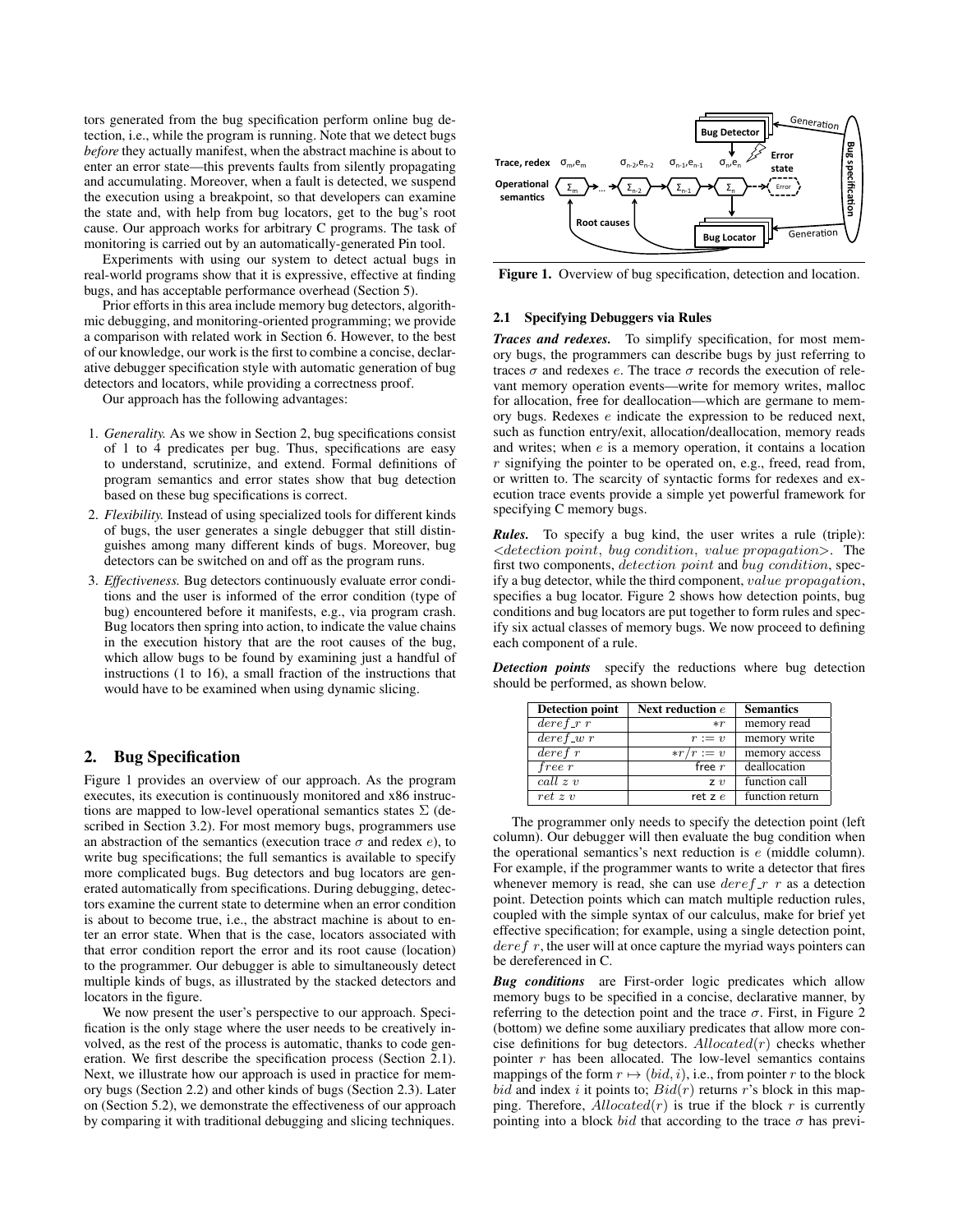| Rules                    | Detection point                             | Bug condition                                                                                                                                                                                         | Value propagation     |
|--------------------------|---------------------------------------------|-------------------------------------------------------------------------------------------------------------------------------------------------------------------------------------------------------|-----------------------|
| [UNMATCHED-FREE]         | $detect\langle \sigma; free\ r\rangle$ :    | $\neg \textit{Allocated}(r) \lor r \neq \textit{Begin}(r)$                                                                                                                                            | VPC(r)                |
| [DOUBLE-FREE]            | $detect\langle \sigma; free\ r\rangle$ :    | $\text{Allocated}(r) \wedge \text{Fred}(r,r_1)$                                                                                                                                                       | $VPC(r)$ , $VPC(r_1)$ |
| [DANGLING-POINTER-DEREF] | $detect\langle \sigma; deref\ r\rangle$ :   | $\textit{Allocated}(r) \wedge \textit{Freed}(r,r_1)$                                                                                                                                                  | $VPC(r)$ , $VPC(r_1)$ |
| [NULL-POINTER-DEREF]     | $detect\langle \sigma; deref\ r\rangle$ :   | $r = NULL$                                                                                                                                                                                            | VPC(r)                |
| [HEAP-BUFFER-OVERFLOW]   | $detect\langle \sigma; deref\ r\rangle$ :   | $\text{Allocated}(r) \land \neg \text{Freed}(r, \cdot) \land (r < \text{Begin}(r) \lor r \geq \text{End}(r))$                                                                                         | VPC(r)                |
| [UNINITIALIZED-READ]     | $detect\langle \sigma; deref_r r \rangle$ : | $\neg FindLast($ , write, $r,$ , $)$                                                                                                                                                                  |                       |
|                          | Auxiliary predicates                        | $\text{Allocated}(r) \equiv \exists (\text{.,}\text{malloc}, \text{.,}\text{bid}) \in \sigma : \text{bid} = \text{Bid}(r)$<br>$Freed(r, r_1) = \exists (-, free, r_1, bid) \in \sigma : bid = Bid(r)$ |                       |

Figure 2. Bug detection rules and auxiliary predicates.

ously been allocated, i.e., it contains a malloc event for this  $bid; '.'$ is the standard wildcard pattern.  $Freed(r, r_1)$  is true if the block bid that r is currently pointing into has been freed, i.e., the trace  $\sigma$ contains a free event for this  $bid.$  Note that free's argument  $r_1$ , the pointer used to free the memory block, is not necessarily equal to r, as r could be pointing in the middle of the block while  $r_1$  is the base of the block (cf. Section 3.2).

With the auxiliary predicates at hand, we define First-order logic conditions on the abstract domain, as illustrated in the bug condition part of Figure 2. Note that  $FindLast(ts, event)$  is a built-in function that traverses the trace backwards and finds the last matching event according to given signature. For example, a dangling pointer dereference bug occurs when we attempt to dereference  $r$  whose block has been freed before; this specification appears formally in rule [DANGLING-POINTER-DEREF], i.e., the bug is detected when the redex is  $\ast r$  or  $r := v$  and the predicate Allocated(r)∧F reed(r, r<sub>1</sub>) is true. Note that r<sub>1</sub> is a free variable here and its value is bound to the pointer which is used to free this block for the first time.

*Bug locators.* The last component of each rule specifies *value propagation chains* (VPC) which help construct bug locators. The VPC of variable  $\nu$  in a program state  $\Sigma$  is the transitive closure of value propagation edges ending at  $\Sigma$  for variable *v*. The VPC is computed by backward traversal of value propagation edges ending at  $\Sigma$  for variable *v*. Note that dynamic slicing does not distinguish data dependences introduced by computing values from dependences introduced by propagating existing values. Value propagation edges capture the latter—a small subset of dynamic slices.

For each bug kind, the VPC specifies how the value involved in the bug manifestation relates to the bug's root cause. For example, in [DOUBLE-FREE], the root cause of the bug can be found by tracing the propagation of  $r$  (the pointer we are trying to free) and  $r_1$  (the pointer that performed the first free). In [NULL-POINTER-DEREF], it suffices to follow the propagation of the current pointer r which at some point became NULL.

### 2.2 Memory Debuggers in Practice

We now provide a comprehensive account of how our approach helps specify, detect and locate the root causes of memory bugs using three examples of actual bugs in real-world programs.

*Double-free.* Attempting to free an already-freed pointer is a very common bug. In Figure 2, the rule [DOUBLE-FREE] contains the specification for the bug: when the redex is free  $r$  and the predicates  $\tilde{Allocated}(r)$  and  $Freed(r, r_1)$  are both true, we conclude that r has already been freed.

The real-world program *Tidy-34132* contains a double-free memory bug which manifests itself when the input HTML file contains a malformed *font* element, e.g., < *font* color ="green"<  $?font$  >. The relevant source code for this bug is presented in the left column of Figure 3. The program constructs a *node* structure for each element (e.g., *font*) in the HTML file. An element may contain multiple attributes corresponding to the *attributes* field of the *node* structure, which is a pointer to the *attribute* structure. The program pushes a deep copy of the *node* structure onto the stack when encountering an inline element (i.e., *font* in our test case) by calling *PushInline* (line 057). The deep copy is created by duplicating the dynamically allocated structure pointed to by each field in the *node* structure as well as fields of fields recursively. For example, the program duplicates the *node*'s *attributes* fields and fields of the *attributes* structures, as shown in line 092. However, the programmer makes a shallow copy of the *php* field in the *attribute* structure by mistake in line 033 because of a missing statement, as shown in line 039. All the copies of *node* structure pushed onto the stack by *PushInline* will be subsequently popped out in function *PopInline* (line 097), where all the allocated regions will be freed recursively. In some situations, due to the shallow copy, the *php* field of some *node* structures will contain dangling pointers. If some element in the HTML file is empty and can be pruned out, the program removes the node from the markup tree and discards it by calling *TrimEmptyElement* (line 309), which eventually calls *DiscardElement* at line 316. Node deletion is just a reverse process of node deep copy—it will free all the dynamically-allocated memory regions in the *node* structure in a recursive fashion, including the structures pointed to by the *php* fields. When providing certain HTML files as input, the program crashes when it tries to trim the empty *font* element because the *php* field of the *attributes* field of the *font* element has been freed in *PopInline*.

The second column of Figure 3 shows the events added to our trace  $\sigma$  during execution (irrelevant events are omitted). As we can see, the bug condition specified in rule [DOUBLE-FREE] is satisfied because  $\sigma$  contains events malloc, n,  $1_H$ , and free, ptr,  $1_H$  ( $1_H$  is the heap block id), indicating that block  $1<sub>H</sub>$  has been allocated and then freed, which makes  $\text{Allocated}(r) \wedge \text{Freed}(r, r_1)$  true.

The root cause of the double-free bug is the shallow copy in line 033, and the fix (line 039 in istack.c) calls for far more program comprehension (why, when and how the two different pointers wrongly point to the same heap block) than just the positions of the two *free* calls (line 136 in parser.c), which is the best bug report that current automatic debugging tools (e.g., Valgrind) can achieve. With the help of our bug locators, programmers need to examine just 16 instructions to figure out how and when the two pointers used in *free* point to the same memory region by following the value propagation chains for the two pointers (the two pointers can be the same in some situations, in which case the two value propagation chains are exactly the same). We show the value propagation chains for this execution in the third column of Figure 3; in our actual implementation, this value chain is presented to the user. Note that the value of the pointer *ptr* used in the *free* function is first generated in function *malloc* and propagates to pointer *p* in function *MemAlloc*, and so on. The right child of node  $\left| \text{attr } s \rightarrow \text{ph } p \right|$  is exactly the place where the shallow copy comes from (shallow copy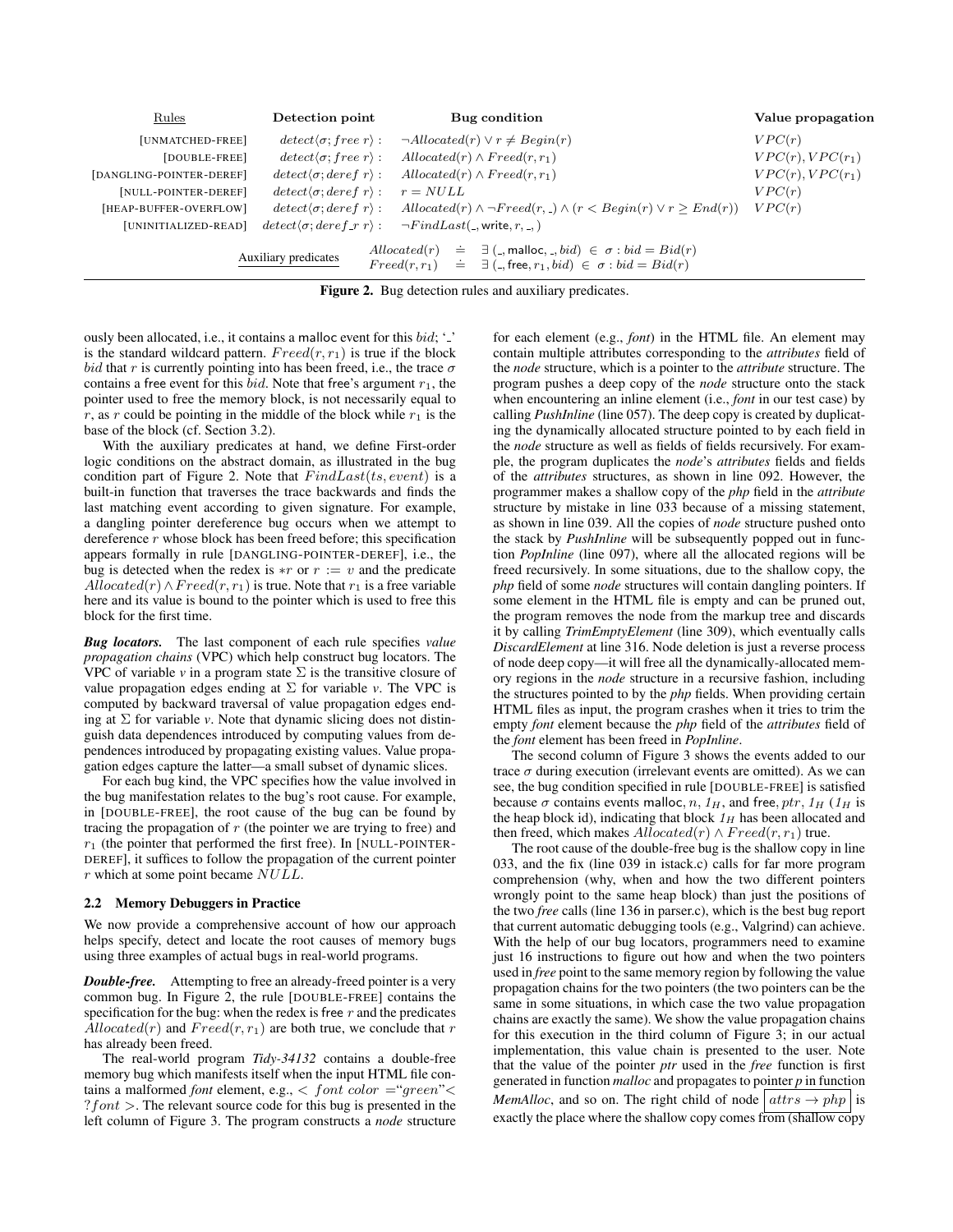| C code                                    | Relevant events added               |
|-------------------------------------------|-------------------------------------|
|                                           | to the trace $\sigma$               |
| savedir.c:                                |                                     |
| 76: char * savedir (const char *dir) $\{$ |                                     |
| $DIR *dirp$ ;                             |                                     |
| 85:<br>$dirp = opendir (dir);$            |                                     |
| if $(dirp == NULL)$<br>86:                | write, $dirp$ , _, savedir $retval$ |
| return NULL:<br>87:                       | write, entry, ., dirp               |
| 129:                                      | write, $str.$ $entry$               |
| increment.c:                              |                                     |
| 173: get_directory_contents (char *path){ | bug detected at strlen $(str)$      |
| 180:<br>char *dirp = savedir (path);      |                                     |
| for (entry = dirp; entrylen =<br>205:     |                                     |
| 206:<br>strlen (entry))!= 0; //crash      |                                     |
| $entry$ +=entrylen +1)<br>207:            |                                     |

| Value Propagation Chain |      |                                                             |          |  |  |  |
|-------------------------|------|-------------------------------------------------------------|----------|--|--|--|
| return value            | diro | entry                                                       | str      |  |  |  |
| (savedir)               |      | $ $ (get directory content) $ $ (get directory content) $ $ | (strien) |  |  |  |

Figure 4. Detecting, and locating the root cause of, a NULL pointer dereference bug in *Tar-1.13.25*.

from  $atrs \rightarrow php$  to newattrs  $\rightarrow php$ ). Hence, with the help of our bug locators, programmers can quickly understand the root cause and fix the bug.

*NULL pointer dereference.* In Figure 2, the rule [NULL-POINTER-DEREF] is used to express and check for NULL pointer dereference bugs. The real-world program *Tar-1.13.25* contains a NULL pointer dereference bug which causes a crash when the user tries to do an incremental backup of a directory without having read access permissions to it. A source code excerpt containing the bug is shown in the first column of Figure 4. If the user does not have read access to the specified directories, the function *opendir* will return a NULL pointer. This causes the program to crash at line 206 when passing this pointer to function *strlen*.

With the help of our debugger, programmers can figure out the bug type, and get significant insight about the failure via bug locators. The trace of an execution which triggers this bug is shown on the right side of Figure 4. The NULL pointer bug detector will detect this bug when the NULL pointer is dereferenced in *strlen*. The value propagation chain of the NULL pointer, shown on the bottom of Figure 4, indicates where the NULL pointer originates (*line 87 in savedir.c*) and how it propagates to the crash point.

*Unmatched free.* Attempting to free an illegal pointer is a very common bug. In Figure 2, the rule [UNMATCHED-FREE] contains the declarative specification for the bug: whenever the evaluation reaches a point where the next expression is free  $r$ , if at least one of two conditions is met, the rule fires. If  $\text{Allocated}(r)$  is false, the program tries to free something that has not been allocated in the first place. If  $r \neq Begin(r)$ , the program attempts to free a pointer that has been allocated, but instead of pointing to the malloc'd block (i.e., the base),  $r$  points somewhere in the middle of the block.

The real-world Python interpreter *Cpython-870c0ef7e8a2*, contains an unmatched free bug (freeing something that has not been allocated) that leads to a crash. The bug manifests when the *type. getattribute function is misused (e.g., <i>type. getattribute (str, int*)) in the input Python program. The *type*. *\_getattribute \_(typeName, attrName)* function finds the attribute associated with *attrName* in *typeName*'s attribute list. However, passing a type name, e.g., *int*, as attribute name crashes the program.

A source code excerpt containing the bug is shown in the first column of Figure 5. Encountering a *type.* \_\_getattribute\_(typeName, *attrName)*statement, the Python interpreter invokes the *type getattro* function at line 2483 to find the attribute associated with *name* in *type*'s attribute list at line 2517. When no attribute is found, an er-

| C code                                                                                                                                                                                                                                                                                                                                                                                                                                                                                                                                                          | Relevant events                                                                 |
|-----------------------------------------------------------------------------------------------------------------------------------------------------------------------------------------------------------------------------------------------------------------------------------------------------------------------------------------------------------------------------------------------------------------------------------------------------------------------------------------------------------------------------------------------------------------|---------------------------------------------------------------------------------|
|                                                                                                                                                                                                                                                                                                                                                                                                                                                                                                                                                                 | added to trace $\sigma$                                                         |
| unicodeobject.c:<br>1353: PyUnicode_Ready(PyObject *unicode) {<br>1389: _PyUnicode_CONVERT_BYTES()<br>1405: free((PyASCIIObject*)unicode→wstr);<br>1479:<br>typeobject.c:<br>2483: type_getattro(type, PyObject* name){<br>/*the following statements are missing in buggy code*/<br>if (!PyUnicode_Check(name)) {<br>2488:<br>return NULL; }<br>2492:<br>$2517$ : attribute = _PyType_Lookup(type, name);<br>PyErr_Format(PyExc_AttributeError,<br>2551:<br>2552: "type object '%.50s' has no attribute '%U'",<br>2553:<br>$type \rightarrow tp_name$ , name); | write, $ptr,$<br>$unicode \rightarrow wstr$<br>bug detected<br>at free( $ptr$ ) |
| $\mathbf{v}$                                                                                                                                                                                                                                                                                                                                                                                                                                                                                                                                                    |                                                                                 |



Figure 5. Detecting, and locating the root cause of, an unmatched free bug in *Cpython-870c0ef7e8a2*.

ror message will be printed at line 2551 by calling *PyErr Format*; *PyErr Format* will eventually call *PyUnicode Ready* to prepare an Unicode string and print it. *PyUnicode Ready* converts the Unicode string stored in *unicode*→*wstr buffer*, and then finally frees the buffer. However, the programmer has wrongly assumed that the *name* object at line 2483 must be an object of type *PyUnicodeObject* or subclass of it (e.g., *PyASCIIObject*), and has forgotten to add a type check at line 2488. When a type name is passed as the attribute name, the *unicode* at line 1405 is an object of type *PyTypeObject*, rather than *PyASCIIObject*. Thus, the programmer thinks *free* is invoked on *PyASCIIObject*'s *wstr* field when in fact it is invoked on *PyTypeObject*'s *tp itemsize* field.

The second column shows the relevant events added to  $\sigma$ . As we can see, there is no event malloc,  $n<sub>1</sub>$ , to make  $\text{Allocated}(r)$ true. The value propagation chain of  $ptr$  (bottom of figure), shows how the wrong value of ptr is propagated from  $unicode \rightarrow wstr$ , which is a global variable and initialized before the execution of main (by the program loader), rather than dynamically allocated.

#### 2.3 Other Classes of Bugs

While the core of our work is centered around the six classes of memory bugs we have just presented, programmers can use our approach to easily specify debuggers for other classes of bugs. We now proceed to briefly discuss examples of such classes; the bug specifications are presented in Figure 6.

*Memory leaks.* The rule [POSSIBLE-LEAK] specifies possible leaks as follows: if main is about to exit while the heap  $H$  contains one or more blocks that have not been freed, i.e., the heap domain is not empty, the rule fires.

With rule [DEFINITE-LEAK], we report leakages if, at the end of program execution, the heap  $H$  contains some blocks that no pointer in  $P$  points to. In other words, if there is no live pointer pointing to a block, we report the block as a definite leak.

The rule [LEAK-IN-TS] can be used to detect leaks in transactions. For simplicity, we assume that the scope of a transaction spans the entire body of a function denoted by metavariable  $ts$ . The programmer can easily specify that all the blocks allocated inside the transaction (body of  $ts$ ) should be freed at the end of the transaction. We report leaks if, when function *ts* returns, the heap H contains some blocks which are allocated inside this function and have not been freed yet. Note that  $FindLast(k, call, ts, ...)$  matches the latest event which calls function *ts*, and the free variable *k* is bound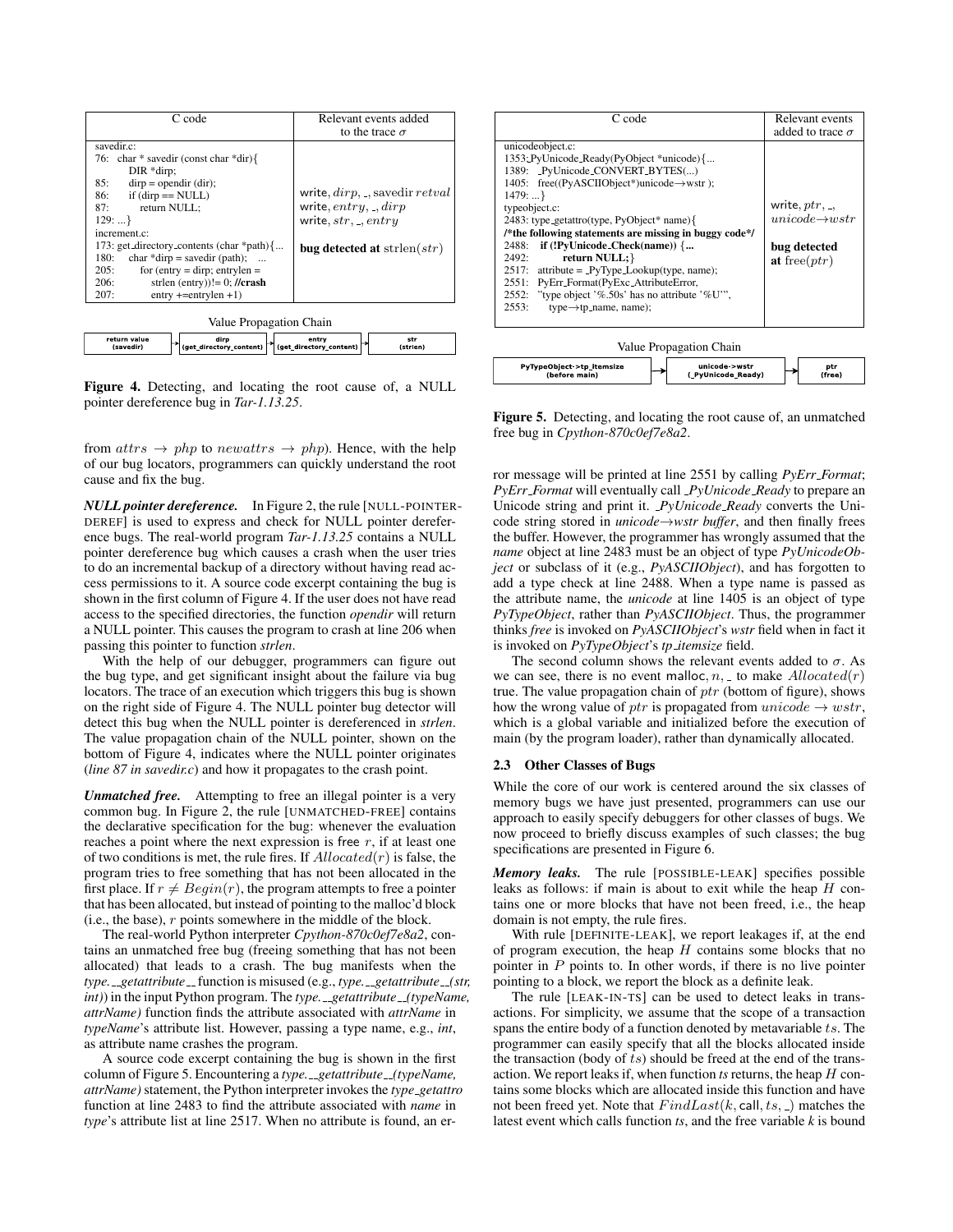| C code                                                                                                                                                                                                                                                                                                                                                                                                                                                                                                                                                                                                                                                                                                                                                                                                                                                                                                                                                                                                                                                              | Relevant events added to the trace $\sigma$                                                                                                                                                                                                                                                                                                                                                                                                                                                                                                                | Value Propagation Chain                                                                                                                                                                                                                                                                                                                                                                        |
|---------------------------------------------------------------------------------------------------------------------------------------------------------------------------------------------------------------------------------------------------------------------------------------------------------------------------------------------------------------------------------------------------------------------------------------------------------------------------------------------------------------------------------------------------------------------------------------------------------------------------------------------------------------------------------------------------------------------------------------------------------------------------------------------------------------------------------------------------------------------------------------------------------------------------------------------------------------------------------------------------------------------------------------------------------------------|------------------------------------------------------------------------------------------------------------------------------------------------------------------------------------------------------------------------------------------------------------------------------------------------------------------------------------------------------------------------------------------------------------------------------------------------------------------------------------------------------------------------------------------------------------|------------------------------------------------------------------------------------------------------------------------------------------------------------------------------------------------------------------------------------------------------------------------------------------------------------------------------------------------------------------------------------------------|
| istack.c:<br>025: AttVal *DupAttrs(TidyDocImpl* doc, AttVal *attrs) {<br>032:<br>$newatts = NewAttribute()$ :<br>033:<br>$*newattrs = *attrs:$<br>034:<br>newattrs $\rightarrow$ next = DupAttrs( doc, attrs $\rightarrow$ next);<br>/*the following statement is missing in buggy code*/<br>039:<br>newattrs $\rightarrow$ php=attrs $\rightarrow$ php?<br>CloneNode(doc, attrs $\rightarrow$ php):NULL;<br>041:<br>057: void PushInline(TidyDocImpl* doc, Node *node) {<br>$istack \rightarrow attributes =$<br>092:<br>DupAttrs( $doc, node \rightarrow attributes$ );<br>$094:$ }<br>097: void PopInline(TidyDocImpl* doc, Node *node) {<br>147:<br>while (istack $\rightarrow$ attributes) {<br>151:<br>FreeAttribute( $doc, av$ ); }<br>parser.c:<br>128: Node*<br>DiscardElement(TidyDocImpl* doc, Node *element){<br>132:<br>if (element) $\{$<br>136:<br>FreeNode(doc, element); }<br>140:<br>309: Node *<br>TrimEmptyElement(TidyDocImpl* doc,Node *element){<br>311:<br>$if(CanPrune(doc, element))$ {<br>316:<br>return DiscardElement(doc, element); } | malloc, $n, 1H$<br>write, $p_{n}$ , return value of malloc<br>write, $node, \_, p$<br>write, $node, \ldots node$<br>write, $php, \ldots node$<br>write, $*php, \, ., \, php$<br>write, $attrs\rightarrow php, \_, *php$<br>write, $newatters \rightarrow php, \dots attrs \rightarrow php$<br>write, node, _, newattrs $\rightarrow php$<br>write, $mem, \ldots, node$<br>write, $ptr, \_, mem$<br>free, $ptr$ , $1_H$<br>write, $node, \_, attrs \rightarrow php$<br>write, $mem, \ldots, node$<br>write, $ptr, \_, mem$<br>bug detected at free( $ptr$ ) | return value<br>(malloc)<br>p<br>(MemAlloc)<br>node<br>(NewNode)<br>node<br>(PhpToken)<br>php<br>(ParsePhp)<br>*php<br>(ParseAttribute)<br>attrs >php<br>(DupAttrs)<br>Shallow Copy<br>newattrs >php<br>node<br>(FreeAttribute)<br>(DupAttrs)<br>node<br>node<br>(FreeNode)<br>(FreeAttribute)<br>node<br>mem<br>(MemFree)<br>(FreeNode)<br>ptr<br>mem<br>(free)<br>(MemFree)<br>ptr<br>(free) |

Figure 3. Detecting, and locating the root cause of, a double-free bug in *Tidy-34132*.

to the timestamp for this event.  $Time(bid) > k$  checks whether this block is allocated inside this function (or transaction).

*Garbage collector bugs.* [GC-BUG] illustrates how to specify one of the basic correctness properties for garbage collector implementations, that the alive bits are set correctly. Consider, for example, a mark-and-sweep garbage collector that uses the least significant bit of each allocated block to mark the block as alive/reachable  $(bit = 1)$  or not-alive (bit = 0). We can check whether the alive bits are set correctly at the end of a GC cycle before resetting them (bit = 0), as shown in rule [GC-BUG]: all blocks in  $H$  are marked as alive and all blocks in F are marked as freed.

## 3. Formalism

We now present our formalism: a core imperative calculus that models the execution and memory operations of C programs. We introduce this calculus for two reasons: (1) it drastically simplifies programmer's task of expressing bugs in C programs, by reducing the language to a few syntactic constructs and the dynamic semantics to a handful of abstract state transitions, and (2) it helps prove soundness.<sup>2</sup>

#### 3.1 Syntax

We adopt a syntax that is minimalist, yet expressive enough to capture a wide variety of bugs, and powerful enough to model the actual execution. The syntax is shown in Figure 7. A program consists of a list of top-level definitions  $d$ . Definitions can be main, whose body is  $e$ , global variables  $g$  initialized with value  $v$ , and functions  $f$  with argument  $x$  (which is a tuple in the case of multiple-argument functions) and body e.

Expressions  $e$  can take several syntactic forms: values  $v$ , explained shortly; variable names  $x$  (which represent local variables or function arguments, but not global variables); let bindings; stack



Figure 7. Syntax.

allocations let  $x =$  salloc n in e, where variable x is either a local variable or a function argument,  $n$  is its size (derived from the  $x$ 's storage size), and  $e$  is an optional initializer; sequencing  $e$ ;  $e$ and function application  $e$   $e$ ; function return ret  $z$   $e$ ; conditionals if0 e then e else e; malloc n, allocating n bytes in the heap; free r, deallocating a heap block; pointer dereference  $* e$ ; assignment  $e := e$ ; pointer arithmetic  $e +_p e$ , and integer arithmetic  $e + e$ . Values  $v$  can be integers  $n$ , global symbols  $z$ , or pointers  $r$ . Indexes, e.g.,  $i$ ,  $j$ , are integers and are used to specify the offset of a pointer in a memory block. Pointers  $r$  range over locations  $Loc$ , and are used as keys in a pointer map, as described next; note that we do not assume a specific type (e.g., integer, long) for pointers, as it is not relevant for defining the abstract machine.

#### 3.2 Operational Semantics

The operational semantics consists of state and reduction rules. The semantics is small-step, and evaluation rules have the form:

$$
\langle H; F; \overline{S}; P; k; \sigma; f; e \rangle \longrightarrow \langle H'; F'; \overline{S}'; P'; k'; \sigma'; f'; e' \rangle
$$

which means expression  $e$  reduces in one step to expression  $e'$ , and in the process of reduction, the heap  $H$  changes to  $H'$ , the freed

<sup>2</sup> Soundness refers to detectors being correct with respect to the operational semantics to help catch specification errors; it does not imply that we certify the correctness of auto-generated and manually-written code for the Pin-based implementation, which operates on the entire x86 instruction set.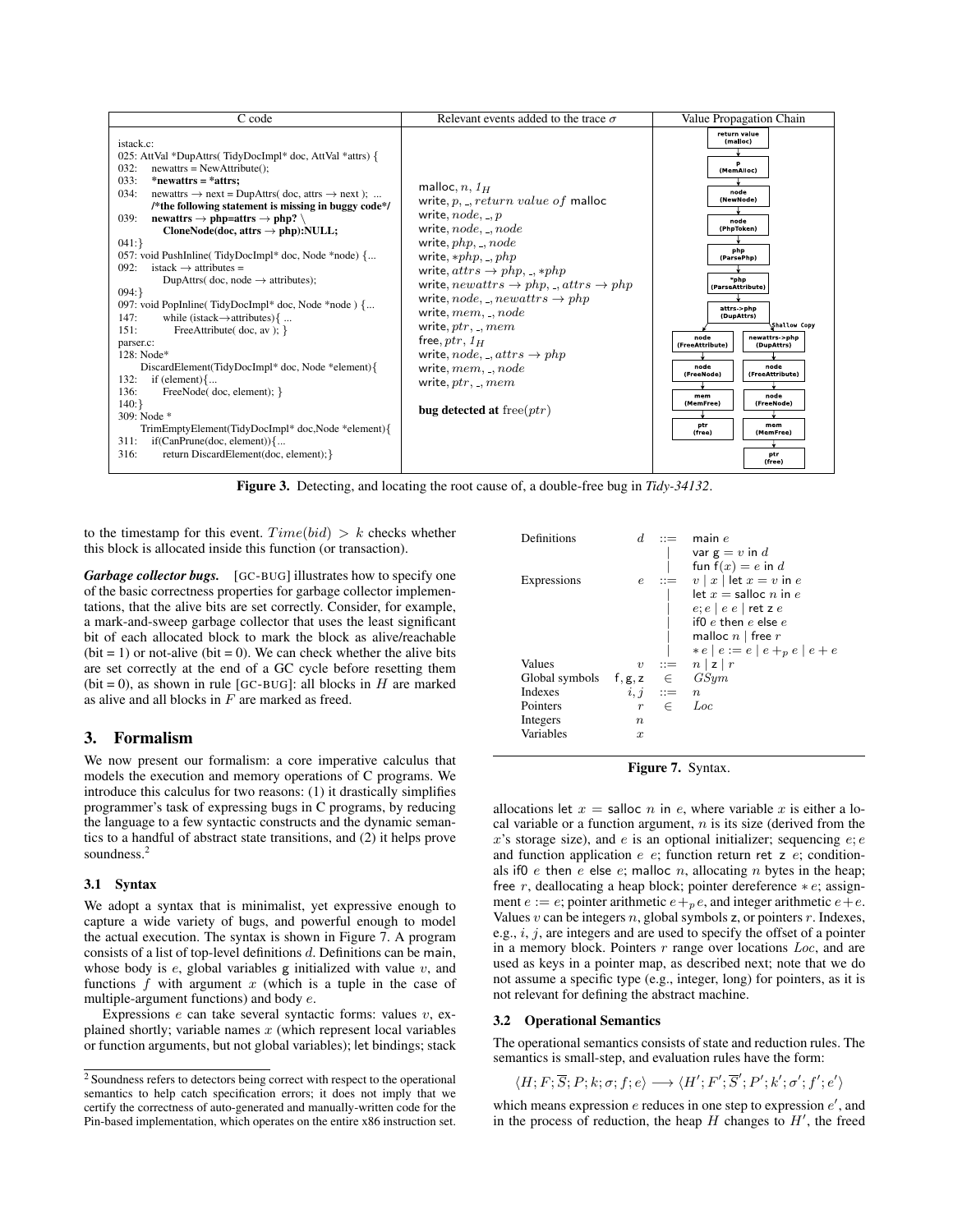| Rules            | Detection point                                           | Bug condition                                                                             |
|------------------|-----------------------------------------------------------|-------------------------------------------------------------------------------------------|
| $[POSIBLE-LEAK]$ | $detect(H; \sigma$ ; ret main v) :                        | $dom(H) \neq \emptyset$                                                                   |
| [DEFINITE-LEAK]  | $detect \langle H; P; \sigma;$ ret main v $\rangle$ :     | $\exists bid \in H : \neg(\exists r \mapsto (bid, \_) \in P)$                             |
| $[LEAK-IN-TS]$   | $detect(H; \sigma; \mathsf{ret}\;ts\;v)$ :                | $\exists bid \in H : FindLast(k, call, ts, \_) \land Time(bid) > k$                       |
| $[GC-BUG]$       | $detect \langle H; F; \sigma; \text{ret } qc v \rangle$ : | $\lnot((\forall bid \in H : IsAlive(bid)) \land (\forall bid \in F : \neg IsAlive(bid)))$ |
|                  | Auxiliary predicates                                      | $IsAlive(bid) \doteq bid \& 0x1 = 1$                                                      |

Figure 6. Bug detection rules and auxiliary predicates for other classes of bugs.

blocks set F changes to F', the stack  $\overline{S}$  changes to  $\overline{S}'$ , the pointer map P changes to P', the timestamp changes from k to  $k'$ , the trace changes from  $\sigma$  to  $\sigma'$  and the value origin f changes to f'. We now provide definitions for state elements and then present the reduction rules.

*Definitions.* In Figure 8 we present the semantics and some auxiliary definitions. In our memory model, memory blocks b of size  $n$  are allocated in the heap via malloc  $n$  or on the stack via salloc  $n$ . Block id's *bid* are keys in the domain of the heap or the stack; we denote their domain Bid, and represent elements in *Bid* as  $1_H$ ,  $2_H$ ,  $3_H$ ,... (which indicates heap-allocated blocks) and  $1_S, 2_S, 3_S, \ldots$  (which indicates stack-allocated blocks). Memory blocks are manually deallocated from the heap via free r and automatically from the stack when a function returns (the redex is ret  $z$  v). All the deallocated heap and stack blocks are stored in  $F$ —the "freed" set—as  $(bid, h)$  and  $(bid, s)$  respectively. Block contents b are represented at byte granularity, i.e.,  $\boxed{v_0, \ldots, v_{n-1}}$ a freshly-allocated block is not initialized, and is marked as  $\vert$  junk The heap  $H$  contains mappings from block id's bid to tuples  $(b, n, k)$ ; tuples represent the block contents b, the block size n and the timestamp  $k$  when the block was created. A stack frame  $S$ consists of mappings  $bid \mapsto (b, n, k)$ , just like the heap. The stack  $\overline{S}$  is a sequence of stack frames.

We keep a pointer map P with entries  $r \mapsto (bid, n)$ , that is, a map from references to block id  $bid$  and offset n. Timestamps k are integers, incremented after each step. The trace  $\sigma$  records timed events  $\nu$ , i.e., (timestamp, event) pairs. Events  $\nu$  can be memory writes write,  $r, v, f$  which indicate that value v, whose origin was f, was written to location r; if -conditions  $n = n'$ which indicate that the value of the if guard  $n$  was  $n'$ , allocations malloc, n, bid, deallocations free, r, bid, function calls call,  $z$ , v and function return ret,  $z, v$ . At each step we keep a value origin f that tracks where the last value  $v$  comes from: a constant, a global variable, or the prior step(s), as explained shortly. Runtime expressions e are the expressions defined in Figure 7.

We use several notational shorthands to simplify the definition of the rules; they are shown in the top-middle part of Figure 8. Given a pointer  $r$ , we can look it up in the heap  $H$  or stack  $\overline{S}$ , extract its *bid* and index *i*, and contents  $\overline{(v_0, \ldots, v_{n-1})}$ . We now explain the shorthands:  $Bid(r)$  is the block id;  $Idx(r)$  is the pointer's offset;  $Begin(r)$  is the beginning address of a block r refers to;  $End(r)$  is the end address of a block;  $Size(r)$  is the size of the block;  $Time(bid)$  is the timestamp at which the block was allocated;  $Block(r)$  is the whole block contents;  $Value(r)$  is the value stored in the memory unit pointed to by  $r$ .

Several other shorthands are defined in the top-right part of Figure 8 as follows: "bid fresh" means the bid is not in the domain of H, F, and  $\overline{S}$ , and bid has never been used before;  $popStack(S, F)$  is used to deallocate all the blocks in the stack S, i.e., for all  $bid \in dom(S)$ , add  $(bid, s)$  to F.

We define a notion of the origin of a value v, denoted  $\text{orig}(v, f)$ , as follows: given a prior origin  $f$ , if  $v$  is a constant  $n$ , then the origin of value v is gen (value v is newly *generated* here); if v is a variable z, then the origin of value  $v$  is z (value  $v$  is propagated from variable z); otherwise, the origin of value v is  $f$ , i.e., the prior origin, indicating it is the result of a prior computation. This origin information is instrumental for constructing bug locators, as it helps track value propagation and hence bug root causes.

We use evaluation contexts  $E$  to indicate where evaluation is to take place next; they are modeled after expressions, and allow us to keep reduction rule definitions simple.

*Evaluation rules.* Further down in Figure 8 we show the reduction rules. The rule [LET] is standard: when reducing let  $x = v$  in e, we perform the substitution  $e[x/v]$ . The rule [LET-SALLOC] is used to model the introduction of local variables and function arguments; it is a bit more complicated, as it does several things: first it allocates a new block  $bid$  of size n on the stack, initialized to junk, then it picks a fresh  $r$  and makes it point to the newly allocated block  $bid$ and index 0, and finally substitutes all occurrences of  $x$  with  $r$ . The allocation rule, [MALLOC], is similar: we model allocating  $n$  bytes by picking a fresh bid, adding the mapping  $[bid \mapsto ( ]$  junk  $, n, k)$ to the heap, creating a fresh pointer r that points to the newlyallocated block at offset 0, recording the event  $(k, \text{malloc}, n, bid)$ in the trace  $\sigma$ , and updating the f to gen, meaning r is newly generated at this step. The deallocation rule, [FREE], works as follows: we first identify the  $bid$  that  $r$  points to, and then remove the  $bid \mapsto (b, n, k_1)$  mapping from the heap, and add the  $(bid, h)$  tuple to  $F$ ; we record the event by adding  $(k, \text{free}, r, bid)$  to the trace.

The function call rule, [CALL], works as follows: create an empty stack frame  $S$  and push it onto the stack, then rewrite  $z \vee v$  to be let  $x =$  salloc n in  $(x := v; e)$ , which means we allocate a new block for the function argument  $x$  on the stack, and set up the next reductions to assign (propagate) the value  $v$  to  $x$ , and then evaluate the function body e; we record the call by adding  $(k, \text{call}, z, v)$  to the trace, and propagate  $v$ 's origin; we assume each function body  $e$ contains a return expression ret z  $e'$ . The converse rule, [RETURN], applies when the next expression is a return marker; it pops the current frame S off the stack, deallocates all the blocks allocated in S before, record the return by adding  $(k, \text{ret}, z, v)$  to the trace, and updates the f to  $orig(v, f)$ .

Dereferencing, modeled by the rule [READ], entails returning the value pointed to by  $r$ , and updating the f to be  $r$ , denoting that the origin of value  $v$  comes from  $r$ . When assigning value  $v$ to the location pointed to by  $r$  (which resides at block id  $bid$  and index  $i$ ), modeled by the rule [ASSIGN], we change the mapping in the heap or stack (whichever  $r$  points to) to  $b'$ , that is the block contents value at index  $i$  is replaced by  $v$ ; we also record the write by adding  $(k, \text{write}, r, v, \text{orig}(v, f))$  to the trace, and record the assignment-induced value propagation by setting f to  $orig(v, f)$ .

Integer arithmetic ([INT-OP]) does the calculation, and updates the f to gen to mark the fact that  $n_3$  is newly generated here; actually this rule is only necessary for purposes of value propagation, as most components of  $\Sigma$  remain unchanged. Pointer arithmetic ([PTR-ARITH]) is a bit more convoluted: we first find out bid and *i*—the block id and index associated with r, create a fresh  $r_2$  that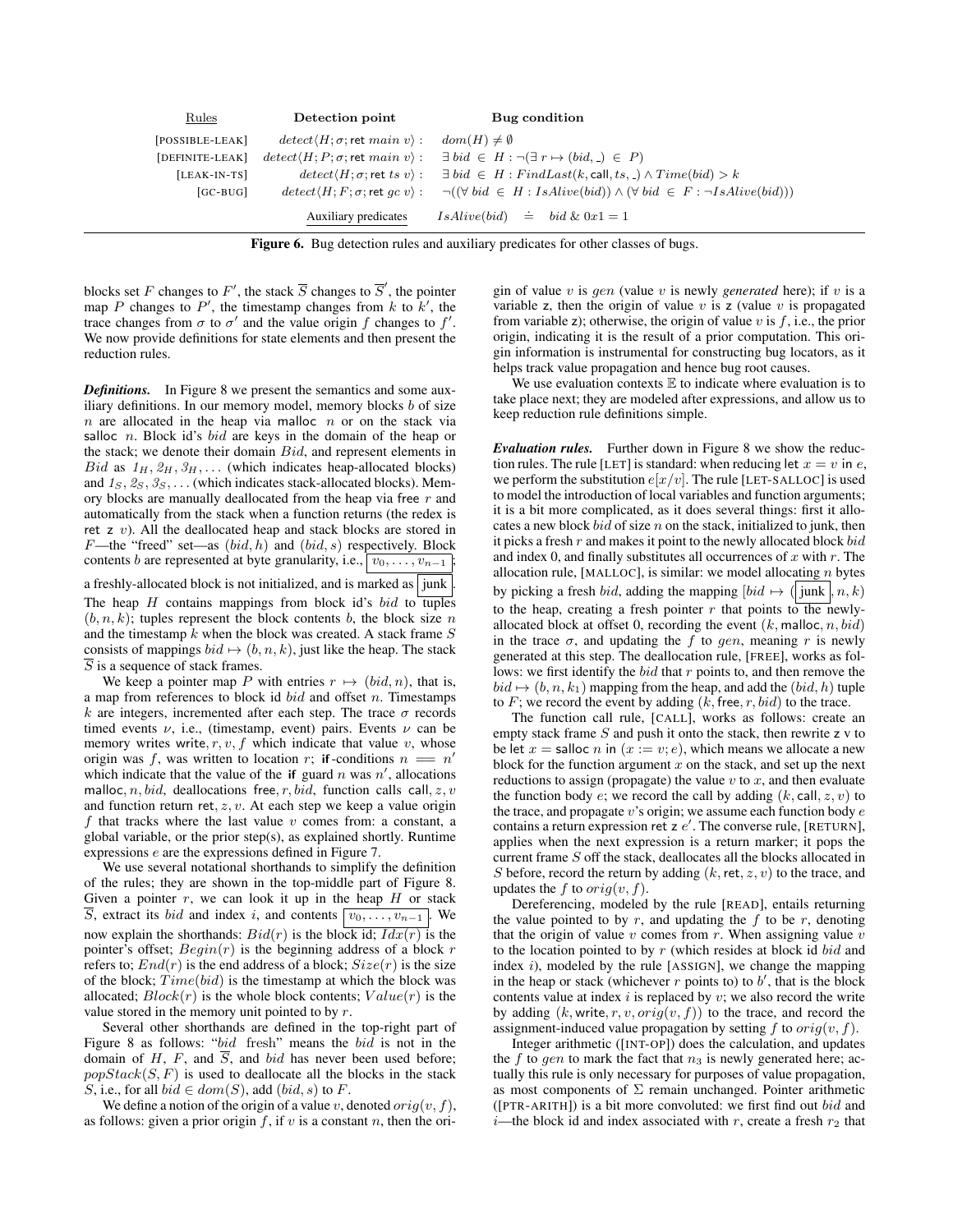| Definitions<br>Block id<br><b>Block contents</b><br>Heap            | bid<br>$\boldsymbol{b}$<br>Н                                 | $\in$<br>$::=$<br>$::=$                                                        | $v_0,\ldots,v_{n-1}$                                                                                                                                                                                                | Shorthands<br>Given $P[r \mapsto (bid, i)]$<br>Bid(r)<br>$\dot{=}$ bid                                                                                                                                                                       | Shorthands (contd.)<br>bid fresh $\dot{=}$ bid $\notin Dom(H) \wedge$<br>$bid \notin Dom(F) \wedge$<br>$bid \notin Dom(\overline{S})$                                                                                                                                 |
|---------------------------------------------------------------------|--------------------------------------------------------------|--------------------------------------------------------------------------------|---------------------------------------------------------------------------------------------------------------------------------------------------------------------------------------------------------------------|----------------------------------------------------------------------------------------------------------------------------------------------------------------------------------------------------------------------------------------------|-----------------------------------------------------------------------------------------------------------------------------------------------------------------------------------------------------------------------------------------------------------------------|
| Freed blocks                                                        | F                                                            | $::=$                                                                          | $bid \mapsto (b, n, k), H$<br>$\emptyset \mid (bid, h), F$                                                                                                                                                          | $\dot{=}$ <i>i</i><br>Idx(r)                                                                                                                                                                                                                 | $popStack(S, F) \doteq F \cup$<br>$\left(\bigcup_{bid \in dom(S)}(bid, s)\right)$                                                                                                                                                                                     |
| Stack frame                                                         | $\cal S$                                                     | $::=$                                                                          | $(bid, s)$ , F<br>$bid \mapsto (b, n, k), S$                                                                                                                                                                        | Given $H[bid \mapsto (b, n, k)] \vee \overline{S}[bid \mapsto (b, n, k)]$<br>and $P[r \mapsto (bid, i)], b = \boxed{v_0, \ldots, v_{n-1}}$                                                                                                   |                                                                                                                                                                                                                                                                       |
| Stack<br>Pointers<br>Timestamp<br>Events                            | $\overline{S}$<br>$\boldsymbol{P}$<br>$\boldsymbol{k}$<br>ev | $\mathrel{\mathop:}=$<br>$\mathbf{H} = \mathbf{H}$<br>$\equiv$<br>$\mathbf{m}$ | $\emptyset$   $\overline{S}$ , S<br>$\emptyset \mid r \mapsto (bid, i), P$<br>write, $r, v, f$<br>$n == n'$<br>malloc, $n, bid$<br>free, $r, bid$                                                                   | $\doteq$ $\hspace{0.1cm} bid$<br>Begin(r)<br>End(r)<br>$\dot{=}$ bid + n<br>$\dot{=}$ $n$<br>Size(r)<br>$Time(bid) \cong k$<br>$\dot{=}$ b<br>Block(r)                                                                                       | if $v$ is a const. $n$<br>if, $v$ is a gvar. $z$<br>otherwise<br>$orig(v, f) \doteq \left\{ \begin{array}{l} gen, \\ z, \\ f, \end{array} \right.$<br>Evaluation contexts<br>$\sqrt{\int \det x} = \mathbb{E}$ in e<br>$\mathbf{r} =$<br>E<br>$E e   v E  $ ret z $E$ |
| Timed events<br>Traces<br>Value origin<br>Expressions<br>Evaluation | $\nu$<br>$\sigma$<br>f<br>$\epsilon$                         | $::=$<br>$::=$<br>$\mathbf{r} =$<br>$::=$                                      | call, $z, v$<br>ret, $z, v$<br>(k, ev)<br>$\emptyset$   $\nu \cup \sigma$<br>$gen \mid z \mid r$<br>$\ddotsc$                                                                                                       | Given $H[bid \mapsto (b, n, k)] \vee \overline{S}[bid \mapsto (b, n, k)]$<br>and $P[r \mapsto (bid, i)], b = \boxed{v_0, \ldots, v_{n-1}}$<br>and $Begin(r) \leq r < End(r)$<br>Value(r)<br>$= v_i$                                          | E; e   v; E<br>malloc $\mathbb E$   salloc $n \mathbb E$<br>free $\mathbb E$<br>$\mathbb{E} := e   r := \mathbb{E}   * \mathbb{E}$<br>$E +_p e \mid r +_p E$<br>$E+e n+E$<br>if 0 $E$ then $e$ else $e$                                                               |
|                                                                     |                                                              | [LET]                                                                          | $\langle H; F; \overline{S}, S; P; k; \sigma; f \rangle$ let $x =$ salloc n in $e \rangle \longrightarrow$                                                                                                          | $\langle H; F; \overline{S}; P; k; \sigma; f;$ let $x = v$ in $e \rangle \longrightarrow \langle H; F; \overline{S}; P; k + 1; \sigma; f; e[x/v] \rangle$                                                                                    |                                                                                                                                                                                                                                                                       |
|                                                                     | [LET-SALLOC]                                                 |                                                                                |                                                                                                                                                                                                                     | $\langle H; F; \overline{S}, S[bid \mapsto (\overline{junk}, n, k)]; P[r \mapsto (bid, 0)]; k+1; \sigma; f; e[x/r])$                                                                                                                         | $r \notin Dom(P)$<br>$\wedge bid$ fresh                                                                                                                                                                                                                               |
|                                                                     | [MALLOC]                                                     |                                                                                | $\overline{\langle H; F; \overline{S}; P; k; \sigma; f; \text{malloc} \ n \rangle}$ $\longrightarrow$                                                                                                               |                                                                                                                                                                                                                                              | $r \notin Dom(P)$                                                                                                                                                                                                                                                     |
|                                                                     |                                                              |                                                                                |                                                                                                                                                                                                                     | $\langle H[bid \mapsto ( junk], n, k)]; F; \overline{S}; P[r \mapsto (bid, 0)]; k + 1; \sigma, (k, \text{malloc}, n, bid); gen; r \rangle$                                                                                                   | $\wedge bid$ fresh                                                                                                                                                                                                                                                    |
|                                                                     | <b>FREE</b>                                                  |                                                                                |                                                                                                                                                                                                                     | $\overline{(H \oplus bid \mapsto (b, n, k_1); F; \overline{S}; P   r \mapsto (bid, 0); k; \sigma; f; \text{free } r} \longrightarrow$<br>$\langle H; F \cup (bid, h); \overline{S}; P; k+1; \sigma, (k, \text{free}, r, bid); f; 0 \rangle$  |                                                                                                                                                                                                                                                                       |
|                                                                     | [CALL]                                                       |                                                                                | $\overline{\langle H; F; \overline{S}; P; k; \sigma; f; \mathsf{z} \, v \rangle} \longrightarrow$                                                                                                                   | $\langle H; F; \overline{S}, S; P; k+1; \sigma, (k, \text{call}, z, v); orig(v, f); \text{let } x = \text{salloc } n \text{ in } (x := v; e) \rangle$                                                                                        | $z = \lambda x.e, S = \emptyset$                                                                                                                                                                                                                                      |
|                                                                     | [RETURN]                                                     |                                                                                | $\langle H; F; \overline{S}, S; P; k; \sigma; f; \text{ret } z e \rangle \longrightarrow$<br>$\langle H;F';\overline{S};P;k+1;\sigma, (k,\mathsf{ret},z,v);orig(v,f);v\rangle$                                      |                                                                                                                                                                                                                                              | $F' = popStack(S, F)$                                                                                                                                                                                                                                                 |
|                                                                     | [RED]                                                        |                                                                                |                                                                                                                                                                                                                     | $\langle H; F; \overline{S}; P; k; \sigma; f; *r \rangle \longrightarrow \langle H; F; \overline{S}; P; k+1; \sigma; r; v \rangle$                                                                                                           | $Value(r) = v \wedge v \neq junk$                                                                                                                                                                                                                                     |
|                                                                     | [ASSIGN]                                                     |                                                                                | $\sigma, (k, write, r, v, orig(v, f)); orig(v, f); v)$                                                                                                                                                              | $\langle H[bid \mapsto (b, n, k_1]; F; \overline{S}[bid \mapsto (b, n, k_1]; P[r \mapsto (bid, i)]; k; \sigma; f; r := v \rangle \longrightarrow$<br>$\langle H[bid \mapsto (b', n, k_1]; F; \overline{S}[bid \mapsto (b', n, k_1]; P; k+1;$ | $b' = b[i \mapsto v]$<br>$\land v \neq junk$                                                                                                                                                                                                                          |
|                                                                     | [INT-OP]                                                     |                                                                                |                                                                                                                                                                                                                     | $\langle H; F; \overline{S}; P; k; \sigma; f; n_1+n_2 \rangle \longrightarrow \langle H; F; \overline{S}; P; k+1; \sigma; gen; n_3 \rangle$                                                                                                  | $n_3 = n_1 + n_2$                                                                                                                                                                                                                                                     |
|                                                                     | [PTR-ARITH]                                                  |                                                                                | $\langle H; F; \overline{S}; P; k; \sigma; f; r +_p n \rangle \longrightarrow$<br>$\langle H; F; \overline{S}; P[r_2 \mapsto (bid, i+n)]; k+1; \sigma; gen; r_2 \rangle$                                            |                                                                                                                                                                                                                                              | $Bid(r) = bid$ ,<br>$Idx(r) = i, r_2 \notin Dom(P)$                                                                                                                                                                                                                   |
|                                                                     | $[IF-T]$                                                     |                                                                                | $\langle H; F; \overline{S}; P; k; \sigma; f; \text{if} 0 \text{ } n \text{ then } e_1 \text{ else } e_2 \rangle \longrightarrow$<br>$\langle H;F;\overline{S};P;k+1;\sigma, (k,n=0);f;e_1\rangle$                  |                                                                                                                                                                                                                                              | $n=0$                                                                                                                                                                                                                                                                 |
|                                                                     |                                                              | $[IF-F]$                                                                       | $\overline{\langle H; F; \overline{S}; P; k; \sigma; f; \text{if}0 \; n' \text{ then } e_1 \text{ else } e_2 \rangle} \longrightarrow$<br>$\langle H; F; \overline{S}; P; k+1; \sigma, (k, n = n'); f; e_2 \rangle$ |                                                                                                                                                                                                                                              | $n' \neq 0$                                                                                                                                                                                                                                                           |
|                                                                     | [CONG]                                                       |                                                                                |                                                                                                                                                                                                                     | $\langle H; F; \overline{S}; P; k; \sigma; f; \mathbb{E}[e] \rangle \longrightarrow \langle H'; F'; \overline{S}'; P'; k'; \sigma'; f'; \mathbb{E}[e'] \rangle$                                                                              | $\langle H; F; \overline{S}; P; k; \sigma; f; e \rangle \longrightarrow$<br>$\langle H';F';\overline{S}';P';k';\sigma';f';e'\rangle$                                                                                                                                  |
| Error rules<br>[BUG-UNMATCHED-FREE]                                 |                                                              |                                                                                |                                                                                                                                                                                                                     | $\langle H; F; \overline{S}; P[r \mapsto (bid, j)]; k; \sigma; f; \text{free } r \rangle \longrightarrow Error$                                                                                                                              | $(bid \notin Dom(H)$<br>$\wedge (bid, h) \notin Dom(F))$<br>$\vee r \neq Begin(r)$                                                                                                                                                                                    |
| [BUG-DOUBLE-FREE]                                                   |                                                              |                                                                                |                                                                                                                                                                                                                     | $\overline{\langle H; F; \overline{S}; P   r \mapsto (bid, 0)  ; k; \sigma; f; \text{free } r \rangle} \longrightarrow Error$                                                                                                                | $(bid, h) \in Dom(F)$                                                                                                                                                                                                                                                 |
| [BUG-DANG-PTR-DEREF]                                                |                                                              |                                                                                | $\langle H; F; \overline{S}; P r \mapsto (bid, j) ; k; \sigma; f; *r \rangle \longrightarrow Error$                                                                                                                 |                                                                                                                                                                                                                                              | $(bid, h) \in Dom(F)$                                                                                                                                                                                                                                                 |
| BUG-DANG-PTR-DEREF2                                                 |                                                              |                                                                                |                                                                                                                                                                                                                     | $\langle H; F; \overline{S}; P[r \mapsto (bid, j)]; k; \sigma; f; r := v \rangle \longrightarrow Error$                                                                                                                                      | $(bid, h) \in Dom(F)$                                                                                                                                                                                                                                                 |
| [BUG-NULL-PTR-DEREF]                                                |                                                              |                                                                                | $\langle H; F; \overline{S}; P; k; \sigma; f; *r \rangle \longrightarrow Error$                                                                                                                                     |                                                                                                                                                                                                                                              | $r = NULL$                                                                                                                                                                                                                                                            |
| [BUG-NULL-PTR-DEREF2]                                               |                                                              |                                                                                | $\langle H; F; \overline{S}; P; k; \sigma; f; r := v \rangle \longrightarrow Error$                                                                                                                                 |                                                                                                                                                                                                                                              | $r=NULL$                                                                                                                                                                                                                                                              |
| <b>BUG-OVERFLOW</b>                                                 |                                                              |                                                                                | $\langle H; F; \overline{S}; P r \mapsto (bid, j) ; k; \sigma; f; *r \rangle \longrightarrow Error$                                                                                                                 |                                                                                                                                                                                                                                              | $bid \in Dom(H) \wedge$<br>$(r < \text{Begin}(r) \lor r \geq \text{End}(r))$                                                                                                                                                                                          |
| [BUG-OVERFLOW2]                                                     |                                                              |                                                                                |                                                                                                                                                                                                                     | $\langle H; F; \overline{S}; P r \mapsto (bid, j) ; k; \sigma; f; r := v \rangle \longrightarrow Error$                                                                                                                                      | $bid \in Dom(H) \wedge$<br>$(r < \text{Begin}(r) \lor r \geq \text{End}(r))$                                                                                                                                                                                          |
| [BUG-UNINITIALIZED]                                                 |                                                              |                                                                                | $\langle H; F; \overline{S}; P; k; \sigma; f; *r \rangle \longrightarrow Error$                                                                                                                                     |                                                                                                                                                                                                                                              | $Value(r) = junk$                                                                                                                                                                                                                                                     |

Figure 8. Operational semantics (abstract machine states and reductions).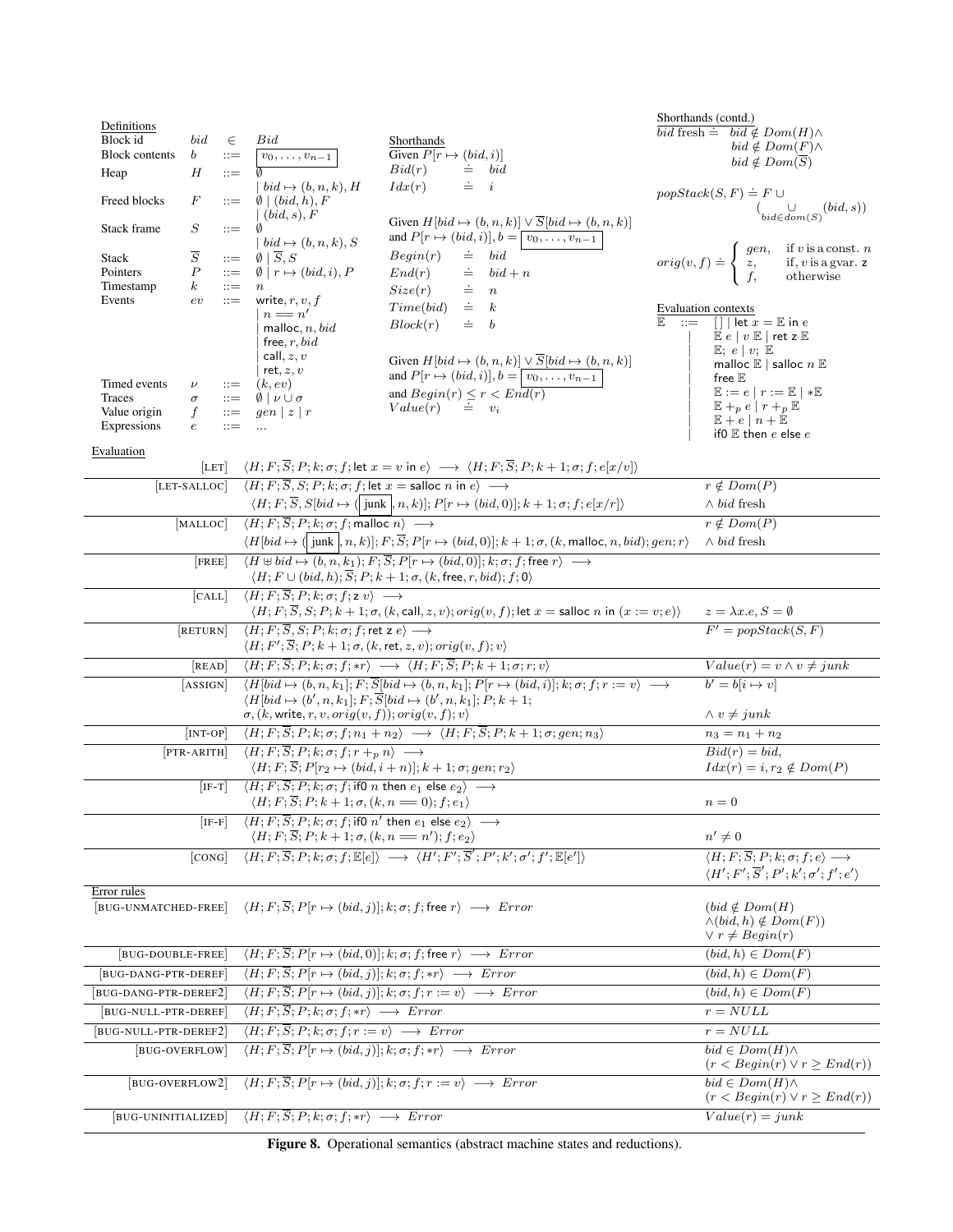now points to block *bid* and index  $i + n$  and add it to P and finally update the f to gen, to record that  $r_2$  is newly generated here.

The conditional rules [IF-T] and [IF-F] are standard, though we record the predicate value and timestamp, i.e.,  $(k, n == 0)$  and  $(k, n! = n')$ , respectively, into the trace; predicate values serve as a further programmer aid. The congruence rule, [CONG], chooses where computation is to be applied next, based on the shape of E.

*Error rules.* The bottom of Figure 8 shows the error state reduction rules. When one of these rules applies, the abstract machine is about to enter an error state—in our implementation, the debugger pauses the execution (breakpoint) just before entering an error state. These rules are instrumental for proving soundness (Section 3.3) as they indicate when bug detectors should fire. For brevity, we only define error rules and prove soundness for the bugs in Figure 2. We now proceed to describing the error rules. [BUG-UNMATCHED-FREE] indicates an illegal free  $r$  is attempted, i.e.,  $r$ does not point to the begin of a legally allocated heap block. [BUG-DOUBLE-FREE] indicates an attempt to call free  $r$  a second time, i.e., the block pointed to by  $r$  has already been freed. [BUG-DANG-PTR-DEREF] and [BUG-DANG-PTR-DEREF2] indicate attempts to dereference a pointer (for reading and writing, respectively) in an already-freed block. Similarly, [BUG-NULL-PTR-DEREF] and [BUG-NULL-PTR-DEREF2] indicate attempts to dereference (read from/write to) a null pointer. Rules [BUG-OVERFLOW] and [BUG-OVERFLOW2] indicate attempts to access values outside of a block. Rule [BUG-UNINITIALIZED] applies when attempting to read values inside an uninitialized block (allocated, but not yet written to).

#### 3.3 Soundness

We use  $\Sigma$  as a shorthand for a legal state  $\langle H; F; \overline{S}; P; k; \sigma; f; e \rangle$ , and Error as a shorthand for an error state. Hence, the condensed form of the reduction relation for legal transitions is  $\Sigma \longrightarrow \Sigma'$ , while transitions  $\Sigma \longrightarrow Error$  represent bugs. At a high level, our notion of soundness can be expressed as follows: if the abstract machine, in state  $\Sigma$ , would enter an error state next, which is the "ground truth" for a bug, then the user-defined bug detectors, defined in terms of just e and  $\sigma$ , must fire.

The proof of soundness relies on several key definitions and lemmas. We define a notion of a well-formed state, then we prove that reductions to non-error states preserve well-formedness, and finally the soundness theorem captures the fact that the premises of error transition rules in fact satisfy the user-defined bug specification, hence bugs will be detected.

We begin with the definition of well-formed states:

**Definition 3.1** (Well-formed states). *A state*  $\Sigma = \langle H; F; \overline{S}; P; k; \rangle$  $\sigma$ ;  $f$ ;  $e$ *)* is well-formed if:

*1.*  $H \cap F = \emptyset$ 2.  $(H \cup F) \cap (\bigcup_{S \in \overline{S}} S) = \emptyset$ 

Intuitively, the first part says that block id's cannot simultaneously be in the heap  $H$  and in the freed set  $F$ , while the second part ensures that the set of heap pointers (allocated or freed) does not overlap with the set of stack pointers.

Next, we introduce a lemma to prove that non-error transitions keep the state well-formed.

Lemma 3.2 (Preservation of well-formedness). *If* Σ *is wellformed and*  $\Sigma \longrightarrow \Sigma'$ , and  $\Sigma'$  is not an error state, then  $\Sigma'$  is *well-formed.*

The proof is by induction on the reduction  $\Sigma \longrightarrow \Sigma'$ . Intuitively, this lemma states that, since the state always stays well-formed during non-error reductions, memory bugs cannot "creep in" and manifest later, which would hinder the debugging process. We now proceed to stating the main result, the soundness theorem.

Theorem 3.3 (Soundness). *Let the current state be* Σ*, where*  $\Sigma \neq Error$ , the current trace be  $\sigma$  and the redex be **e**. Suppose **p** *is a bug detector, i.e., a predicate on*  $\sigma$  *and* **e**, *and* [BUG-P] *is an error rule associated with the detector. If the machine's next state is an Error state* ( $\Sigma \longrightarrow Error$ ) *then the detector fires, i.e., predicate* p *is true.*

Put otherwise, the soundness theorem states that an error in the concrete domain of the operational semantics is detected in the abstract domain of the bug detector. Some auxiliary lemmas and the complete proof can be found in the companion technical report [35]. In a nutshell, in the proof we proceed by case analysis on the given error state transition, then appeal to various lemmas to show how the trace  $\sigma$  correctly captures the events that, when examined together with the redex e, will lead to the bug detector's predicate p becoming true and hence ensure the correctness of bug detection.

## 4. Implementation

We now describe our implementation; it consists of an offline translation part that generates the detectors and locators from a bug specification, and an online debugger that runs the program and performs detection/location.

#### 4.1 Debugger Code Generation

From bug specification rules, described in Section 2.1, automated translation via Flex[13] and Bison[14] is used to generate a detector and locator pair. We illustrate this process using Figure 9 which contains the full bug specification text for double-free bugs as written by the developer.

The translator first generates two helper functions for the *Allocated* and *Freed* predicates, respectively. The *Allocated* helper function parses the tracked event trace (realized by the *state monitoring* runtime library, explained shortly) to find out whether the block associated with  $r$  is allocated in the heap. The generated detector checks whether the block pointed to by pointer *r* is allocated in the heap and freed later whenever the program's execution reaches the start of the *free* function.

Each generated locator computes several value propagation chains based on the bug specification. For example, as shown in Figure 9, two value propagation chains are computed for the two pointers (r and r1) which are used to deallocate the same memory block. Each write event write,  $r, z$  in the captured trace represents a value propagation edge from  $z$  to  $r$ . Value propagation chains are computed by traversing the value propagation edges back starting from the error detection point, until gen is encountered.

### 4.2 Online Debugging

Figure 10 shows an overview of the online debugger. The implementation runs as two separate processes (GDB and Pin) and consists of several parts: a GDB [15] component, that provides a command-line user interface and is responsible for interpreting the target program's debugging information; a *state monitoring* component, that tracks program execution and translates it into the abstract machine state of our calculus; and a *detector control* component that helps programmers turn detectors on and off on-thefly. The generated bug detectors, together with the state monitoring and detector control component are linked and compiled to a pintool (a shared library) which is dynamically loaded by the Pin [20] dynamic binary instrumentation tool. Both our state monitoring component and automatically-generated bug detectors are realized by instrumenting the appropriate x86 instructions in Pin. The GDB component communicates with the Pin-based component via GDB's remote debugging protocol.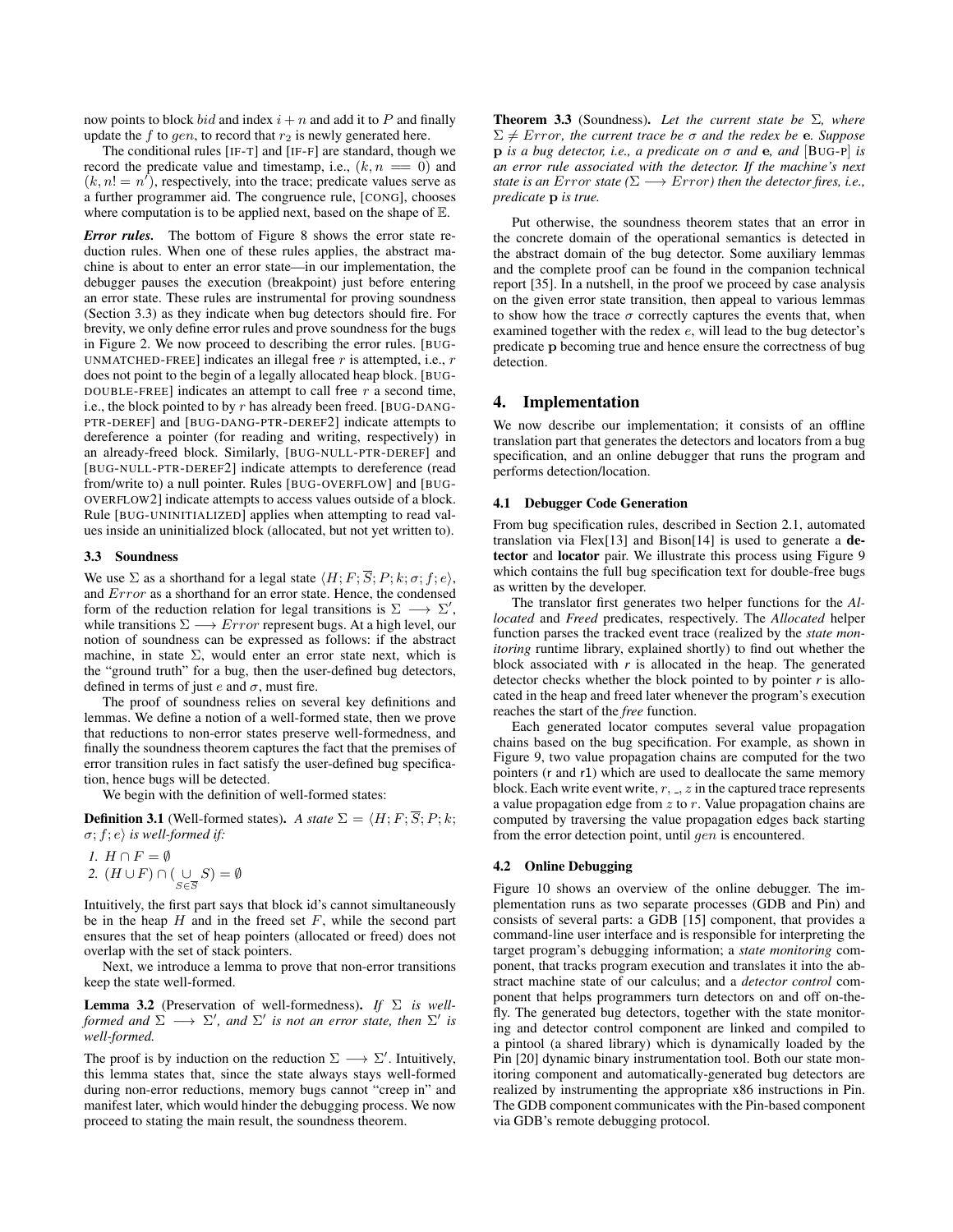|  |  | define Allocated $(r)$ = exists event $($ , malloc, , bid) in Trace such that $(bid == Bid(r))$ |
|--|--|-------------------------------------------------------------------------------------------------|
|  |  | define $Freed(r, r1)$ = exists event(-, free, r1, bid) in Trace suchthat (bid == $Bid(r)$ )     |
|  |  | $\lceil$ double_free $\rceil$ detect $\lt$ Trace; free r>: Allocated(r) && Freed(r, r1)         |

Figure 9. Actual bug specification input for double-free bugs.



Figure 10. Online debugging process.

The *detector control* module allows programmers to turn detectors on and off at runtime. When the program's execution reaches a detection point, all the detectors associated with that detection point are evaluated in the specified order. Whenever any specified bug condition is satisfied, i.e., a bug is detected, our implementation first calls PIN\_ApplicationBreakpoint to generate a breakpoint at the specified statement, and then generates a bug report which consists of all the concerned events in the bug specification, as a well as the source file name and line number.

The *state monitoring* component, a runtime library, observes the program execution at assembly code level and maps it back to transitions and state changes in the abstract machine state (e.g., H, P, σ) described in Section 3.2. Figure 11 shows a null pointer dereference bug to illustrate how the native x86 execution is mapped to the abstract state transitions in our calculus, as well as the detection points in the detection rules. The first three columns show the code in C, in our calculus, and assembly. Because C implicitly uses dereferenced pointers for stack variables (e.g., *p=1* in C is really *\*(&p)=1)*, and our calculus make the implicit dereference explicit, code in our calculus needs one more dereference than code in C (e.g., *w:=\*\*\*p* in our calculus corresponds to *w=\*\*p* in C). In the second column of Figure 11 we append the *addr* suffix to variables from the first column (e.g., *p* becomes *p addr*) to avoid confusion.

As we can see, the x86 execution has a straightforward mapping to the state transition in our calculus. For example, the execution of the first *mov (%eax),%eax* instruction is mapped back to the [READ] evaluation rule with r being *p addr* (where r is stored in register *eax* here), while the second *mov (%eax),%eax* is mapped back to the same rule with r being *\*p addr* in our calculus. Meanwhile, each binary instruction has a natural mapping to the detection points (shown in the fourth column). For example, the first *mov (%eax),%eax* instruction corresponds to both *deref\_r p\_addr* and  $deref$   $p\_addr$  detection points. That is, all the bug detectors associated with  $deref\ r$  or  $deref\ r$  detection points are evaluated when the program is about to execute this instruction.

We generate the recording infrastructure after parsing the specifications, and only activate the required event trackers (e.g., we only activate *malloc* and *free* event trackers for double-free bugs).

Next we describe maintaining state transitions for the pointer mapping P. A block id is assigned to each allocated block, and the block id is increased after each allocation. Unique block ids ensure the detection of dangling pointer dereference bugs even

when a memory block is reused. Each pointer is bound with the block id and index of the block pointed to by shadow memory. We implement the pointer mapping transition by propagating the shadow value of each pointer along with the pointer arithmetic operation. Although we only need the mapping for pointers, we temporarily maintain mapping information for registers. The fifth column in Figure 11 shows an example of how the pointer mapping is changed by propagating the shadow value for the execution of assembly code given in the third column. For example, the *malloc* function returns the address of the allocated block (e.g., the block id is  $1_H$ ) in the register *%eax*, we shadow *%eax* to  $(1_H, 1_H)$ 0), denoted by  $P[\%eax \mapsto (1_H, 0)]$  in Figure 11. The mapping info is propagated from register *%eax* into *p* after the execution of mov %eax,  $-0x10$ (%ebp), denoted by  $P[-0x10$ (%ebp)  $\mapsto$  $(1_H, 0)$ ] in Figure 11, which means that pointer *p* points to the first element inside block  $1_H$ . Suppose two bug detectors are generated based on the buffer overflow and null pointer dereference specifications in Figure 2. Then when the program's execution reaches the first *mov (%eax),%eax* instruction, we are at a deref *r* detection point (*r* is stored inside register *%eax*), and pointer mapping information for register *%eax* contains the pointer mapping information for *r* here( $P$ [%eax  $\mapsto$  (1<sub>H</sub>, 0)]). By evaluating the two detectors, none of the bug conditions are satisfied. The pointer mapping for register *%eax* is set to invalid (denoted by (x,x) in Figure 11) due to the assignment. The execution continues to the second *mov (%eax),%eax* instruction, and the null pointer dereference bug is reported because  $r == 0$  is satisfied here (*r* is stored in register *%eax* and its value equals zero).

Value origin tracking is implemented similarly to pointer mapping. Each variable and register is tagged with a shadow origin of its value, and whenever the next expression to reduce is  $r := v$ , we update the origin (shadow value) of  $r$  to be the origin of  $v$ , and we record  $r$  and its new origin in the trace.

Storing all the tracked events and value propagations in memory may cause the debugger to run out of memory for long-running programs. Older events, which are unlikely to be accessed, can be dumped to disk and reloaded into memory if needed. However, we did not encounter this problem for our examined programs.

## 5. Experimental Evaluation

We evaluate our approach on several dimensions: *efficiency*, i.e., the manual coding effort saved by automated generation; *effectiveness/coverage*, i.e., can we (re)discover actual bugs in realworld programs; and *performance* overhead incurred by running programs using our approach.

#### 5.1 Efficiency

We measure the efficiency of our debugger code generation by comparing the lines of code of the bug specification and the generated C implementation. For each kind of bug, we specify the bug detector and bug locator as shown in Figure 2. Table 1 shows the comparison of lines of codes for bug specification and generated debugger for each kind of bug and all bugs combined.

Since detectors use the same model (detection point and predicates on the abstract machine state), and share the code for the state monitoring library, the generated code for all detectors combined is 3.3 KLOC, while for a single detector, the code size ranges from 2.2 to 2.4 KLOC. Note that the generated implementations are orders of magnitude larger than the bug specifications.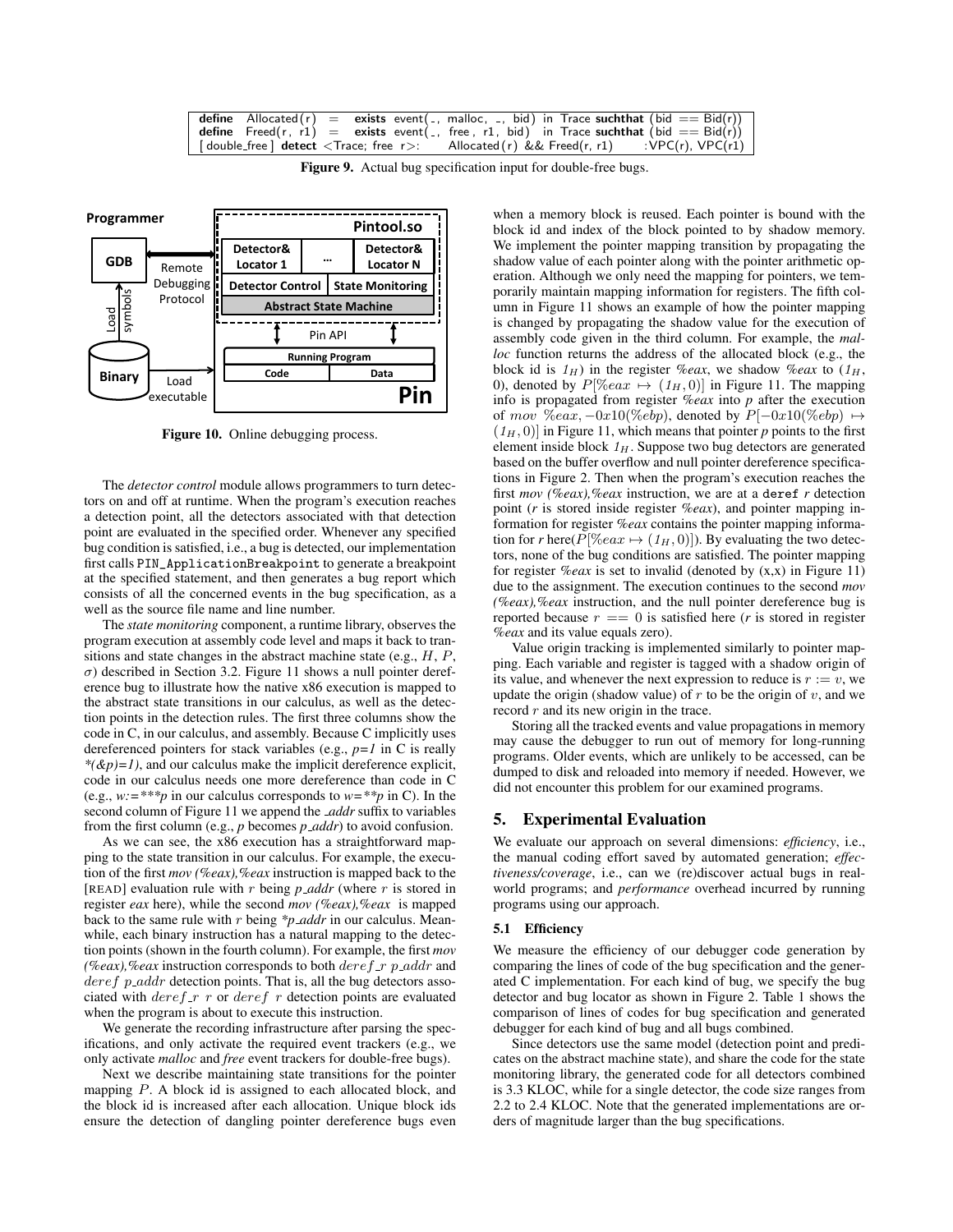|                                                                                      | Our calculus                                                                                                                         | Assembly code                                                                                                                                                                                                       | Detection points                                                                                                                   | Tracked pointer mapping                                                                                                                                                                   | Additions to $\sigma$                                                                                                                           |
|--------------------------------------------------------------------------------------|--------------------------------------------------------------------------------------------------------------------------------------|---------------------------------------------------------------------------------------------------------------------------------------------------------------------------------------------------------------------|------------------------------------------------------------------------------------------------------------------------------------|-------------------------------------------------------------------------------------------------------------------------------------------------------------------------------------------|-------------------------------------------------------------------------------------------------------------------------------------------------|
| int w<br>$int$ **p:<br>$p=$ (int**)<br>$m$ alloc $(4)$ ;<br>$*p=0$ :<br>$W = * *p$ ; | let w_addr=salloc 4 in<br>let p_addr=salloc 4 in<br>$p$ -addr: = malloc 8;<br>$\ast$ p_addr: $=$ 0;<br>$w$ _addr: $=$ *** $p$ _addr; | call malloc<br>$mov %eax, -0x10(&obp)$<br>$mov - 0x10(\%ebp), \%eax$<br>$movl$ \$0x0, $(\%ear)$<br>$mov - 0x10(\%ebp), \%eax$<br>$mov$ ( $\%eax$ ), $\%eax$<br>$mov$ ( $\%eax$ ), $\%eax$<br>$mov %eax, -0xc(&obp)$ | deref_w/deref p_addr<br>deref_r / deref p_addr<br>$deref_w/deref * p.addr$<br>deref_r / deref p_addr<br>$deref_r / deref * p.addr$ | $P[\%eax \mapsto (1_H, 0)]$<br>$P[-0x10(\%ebp) \mapsto (1_H, 0)]$<br>$P[\%eax \mapsto (1_H, 0)]$<br>$P[(\%eax) \mapsto (x,x)]$<br>$P[\%eax \mapsto (1_H, 0)]$<br>$P[\%eax \mapsto (x,x)]$ | (malloc, n, 1 <sub>H</sub> )<br>(write, $p\_addr$ ,<br>malloc retval)<br>(write, $*p\_addr$ ,<br>qen)<br>bug detected at<br>deref $\ast$ p_addr |

Figure 11. State transition for a null pointer dereference bug.

| Lines of code      | Jnmatched<br>Free | Double<br>Free | Dangling<br>Ptr. Deref. | Null<br>Ptr. Deref. | Heap Buffer<br>Overflow | Uninitialized<br>Read | <b>Total</b> |
|--------------------|-------------------|----------------|-------------------------|---------------------|-------------------------|-----------------------|--------------|
| Specification      | ∸                 |                |                         |                     |                         |                       |              |
| Generated debugger | 2.3K              | 2.4K           | 2.4K                    | 2.2K                | 2.3K                    | 2.2K                  | 3.3K         |

Table 1. Debugger code generation efficiency: comparison of lines of specification and generated debuggers for different bugs.

| <b>Program Name</b>                 | LOC .  | Bug type                    | <b>Bug</b> location | <b>Bug source</b>      | <b>Program description</b>     |
|-------------------------------------|--------|-----------------------------|---------------------|------------------------|--------------------------------|
| Tidy-34132                          | 35.9K  | Double Free                 | istack.c:031        | BugNet [27]            | Html checking & cleanup        |
| Tidy-34132                          | 35.9K  | Null Pointer Dereference    | parser.c:161        | BugNet [27]            | Html checking & cleanup        |
| $Bc-1.06$                           | 17.0K  | Heap Buffer Overflow        | storage.c: $176$    | BugNet [27]            | Arbitrary-precision Calculator |
| $Tar-1.13.25$                       | 27.1K  | Null Pointer Dereference    | incremen.c:180      | gnu.org/software/tar/  | Archive creator                |
| Cpython-870c0ef7e8a2                | 336.0K | <b>Unmatched Free</b>       | typeobject.c:2490   | http://bugs.python.org | Python interpreter             |
| $C$ <i>p</i> $y$ <i>thon</i> -2.6.8 | 336.0K | Double Free                 | import.c:2843       | http://bugs.python.org | Python interpreter             |
| $C$ python-08135a1f3f5d             | 387.6K | <b>Heap Buffer Overflow</b> | imageop.c:593       | http://bugs.python.org | Python interpreter             |
| Cpython-83d0945eea42                | 271.1K | Null Pointer Dereference    | _pickle.c:442       | http://bugs.python.org | Python interpreter             |

Table 2. Overview of benchmark programs.

| Program name             | <b>Traditional</b><br>debugging | <b>Dynamic</b><br>slicing | $\overline{\text{VPC}}$ |
|--------------------------|---------------------------------|---------------------------|-------------------------|
| Tidy-34132-double-free   | 28,487                          | 4,687                     | 16                      |
| Tidy-34132-null-deref    | 55,777                          | 13.050                    |                         |
| $Bc-1.06$                | 42,903                          | 19,988                    |                         |
| $Tar-1.13.25$            | 74                              |                           | 4                       |
| Cpython-870c0ef7e8a2     | 20.719                          | 13,136                    | 2                       |
| $C$ <i>p</i> ython-2.6.8 | 1,083                           | 444                       | 10                      |
| $C$ python-08135a1f3f5d  | 270.544                         | 135,366                   |                         |
| Cpython-83d0945eea42     | 11.916                          | 7.285                     | 2                       |

Table 3. Debugging effort: instructions examined.

## 5.2 Debugger Effectiveness

A summary of benchmarks used in our evaluation is shown in Table 2; each benchmark contains a real reported bug, with the details in columns 3–6. We now provide brief descriptions of the experience with using our approach to find and fix these bugs. Note that three of the bugs were presented in detail in Section 2.2, hence we focus on the remaining five bugs.

In addition to the double-free bug, *Tidy-34132* also contains a NULL pointer dereference which manifests when the input HTML file contains a nested *frameset*, and the *noframe* tag is unexpectedly included in the inner *frameset* rather than the outer one, which causes function *FindBody* to wrongly return a null pointer.

*Bc-1.06* fails with a memory corruption error due to heap buffer overflow (variable *v count* is misused due to a copy-paste error).

*Cpython-2.6.8* has a double-free memory bug when there is a folder in the current directory whose name is exactly the same as a module name, and this opened file is wrongly closed twice, resulting in double-freeing a *FILE* structure. *Cpython-08135a1f3f5d* crashes due to a heap buffer overflow which manifests when the *imageop* module tries to convert a very large RGB image to an 8-bit RGB. *Cpython-83d0945eea42* fails due to a null pointer dereference when the *pickle* module tries to serialize a wrongly-initialized object whose *write buf* field is null.

It can be easily seen that the benchmark suite includes bugs from our detector list and that all the bugs come from widelyused applications. Thus, this benchmark suite is representative with respect to debugging effectiveness evaluation.

*All the bugs were successfully detected using the debuggers generated from the specifications in Figure 2*. However, we did find several cases of false positives. Because our approach is based on Pin, which cannot track code execution into the kernel for system calls, our generated debuggers detected some false positives (uninitialized reads). This limitation can be overcome by capturing system call effects [26], a task we leave to future work.

We now quantify the effectiveness of our approach by showing how locators dramatically simplify the process of finding bug root causes. We have conducted the following experiment: we compute the number of instructions that would need to be examined to find the root cause of the bug in three scenarios: *traditional debugging*, *dynamic slicing*[38], and *our approach*. We present the results in Table 3. Traditional debugging refers to using a standard debugger, e.g., GDB, where the programmer must trace back the execution starting from the crash point to the point that represents the root cause. For the bugs considered, this would require tracing back through the execution of 74 to 270,544 instructions, depending on the program. When dynamic slicing is employed, the programmer traces back the execution along dynamic dependence edges, i.e., only a relevant subset of instructions need to be examined. Breadth-first traversal of dependence chains until the root cause is located leads to tracing back through the execution of 7 to 135,366 instructions, depending on the program. In contrast, in our approach, the programmer will trace back through the execution along value propagation chains which amounts to the examination of just 1 to 16 instructions. Hence, our approach reduces the debugging effort significantly, compared to traditional debugging and dynamic slicing.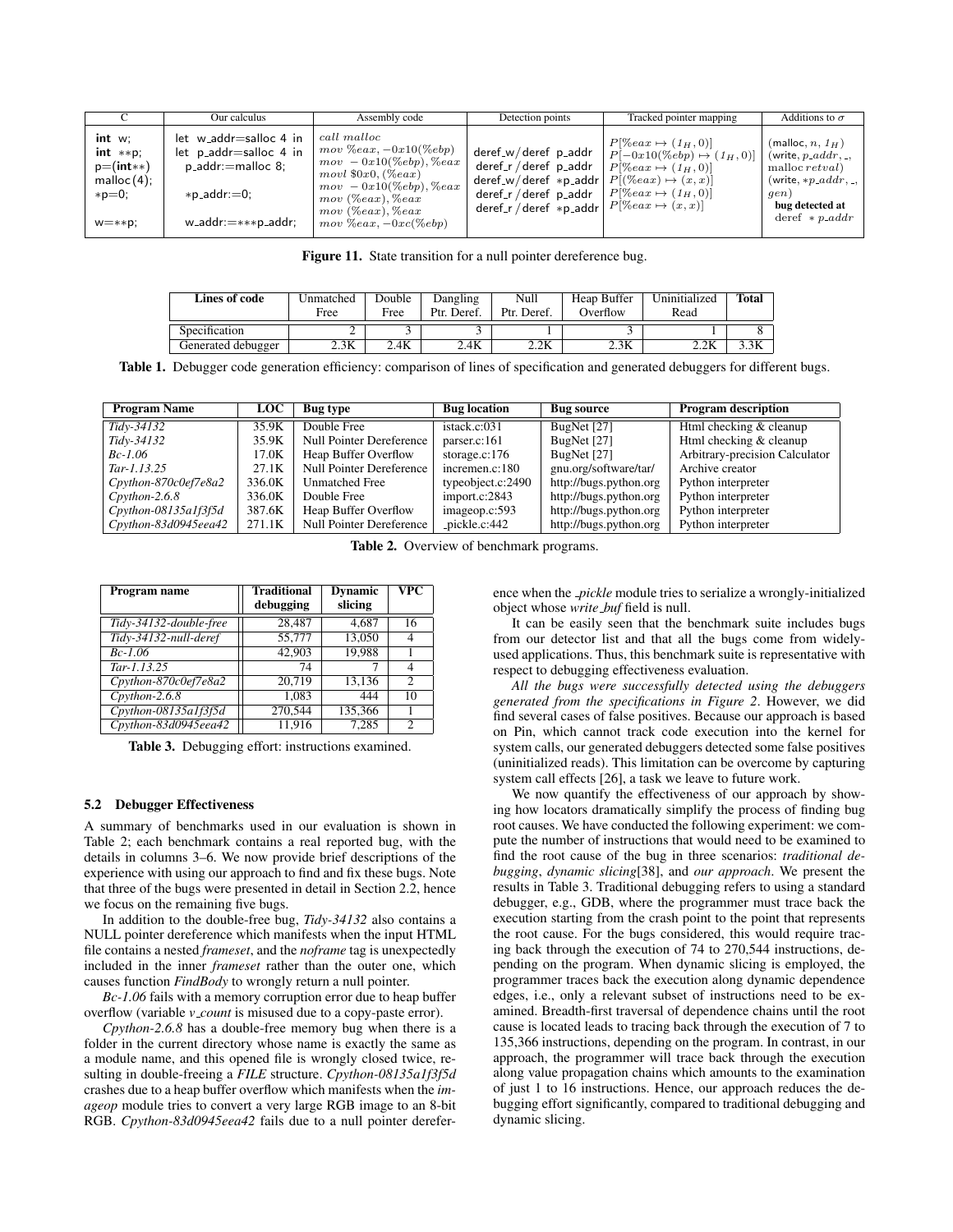| Program name                | <b>Null Pin</b> | <b>Bug</b> detect | Bug detect&VP    |
|-----------------------------|-----------------|-------------------|------------------|
|                             | seconds         | seconds (factor)  | seconds (factor) |
| Tidy-34132-double-free      | 0.77            | 6.05(7.9x)        | 7.62(9.9x)       |
| Tidy-34132-null-deref       | 0.62            | 4.52(7.3x)        | 5.58(9.0x)       |
| $Bc-1.06$                   | 0.62            | 4.61(7.4x)        | 5.70(9.2x)       |
| $Tar-1.13.25$               | 1.08            | 5.89(5.5x)        | 7.43(6.9x)       |
| Cpython-870c0ef7e8a2        | 3.95            | 59.21(15.0x)      | 80.84(20.5x)     |
| $C$ <i>p</i> $v$ thon-2.6.8 | 3.31            | 33.16(10.0x)      | 41.35(12.5x)     |
| $C$ python-08135a1f3f5d     | 2.95            | 32.03(10.9x)      | 40.13(13.6x)     |
| Cpython-83d0945eea42        | 3.17            | 54.21(17.1x)      | 63.83(20.1x)     |

Table 4. Program execution times (from start to bug-detect), when running inside our debugger.

## 5.3 Performance

The focus of our work was efficiency and effectiveness, so we have not optimized our implementation for performance. Nevertheless, we have found that the time overheads for generated monitors and locators are acceptable for interactive debugging. When measuring overhead, we used the same failing input we had used for the effectiveness evaluation. We report the results in Table 4. We use the "Null Pin" (the program running under Pin without our debugger) time overhead as the baseline, which is shown in the first column, and the time overhead with all detectors on is in the second column. The third column shows the time overhead with all detectors on and value propagation on. All experiments were conducted on a DELL PowerEdge 1900 with 3.0GHz Intel Xeon processor and 3GB RAM, running Linux, kernel version 2.6.18.

From Table 4, we can see that the time overhead incurred by all bug detectors ranges from 5.5x to 17.1x compared to the baseline, while the time overhead incurred by all bug detectors and value propagation ranges from 6.9x to 20.5x. We believe this overhead is acceptable and a worthy tradeoff for the benefits of our approach.

When running the programs inside our debugger we have found that (1) running time increases linearly with the number of bug detectors enabled, and (2) even with the overhead imposed by our dynamic approach with all detectors and value propagation on, real-world programs took less than 81 seconds to crash on inputs that lead to bug manifestation. These results demonstrate that the overhead is acceptable and our approach appears promising for debugging tasks on realistic programs.

## 6. Related Work

*Memory debuggers.* A number of works aim to handle multiple kinds of memory bugs [2, 11, 28]. DieHard [2] is a unified algorithm for memory management for avoiding memory errors. Purify [11] and Valgrind Memcheck [28] detect memory bugs using dynamic binary instrumentation. Bond et al.'s approach [3] tracks the origins of unusable values; however, it can only track the origin of Null and undefined values while our VPCs capture not only origin, but propagation for any specified variable. VPCs are therefore much more useful. E.g., for a double-free bug, the origin of pointer *r* used in the second free is always the return value of *malloc* (which is not very informative). These approaches are specialized to find a reduced class of memory bugs, and the bug detection is "hardcoded". Our approach permits very easy extensibility to new kinds of bugs via specification and code generation; we also present a soundness proof to show that the debuggers specification are correct.

*Advanced debugging and bug finding.* MemTracker [34] provides a unified architectural support for low-overhead programmable tracking to meet the needs for different kinds of bugs. Find-Bugs [12] leverages bug patterns to locate bugs and Algorithmic (or declarative) debugging [32] is an interactive technique where

the user is asked at each step whether the prior computation step was correct [33]. Program synthesis has been used in prior work to automatically generate programs from specifications at various levels: types [21], predicates or assertions/goals [22]; however no prior work on synthesis has investigated specification at the operational semantics level in the context of debugging.

*Runtime verification and dynamic analysis.* Monitor-oriented programming (MOP) [24] and Time Rover [16] allow correctness properties to be specified formally (e.g., in LTL, MTL, FSM, or CFG); code generation is then used to yield runtime monitors from the specification. Monitor-oriented programming (MOP) [4, 24] combines formal specification with runtime monitoring. In MOP, correctness properties can be specified in LTL, or as FSM, or as a CFG. Then, from a specification, a low-overhead runtime monitor is synthesized to run in AspectJ (i.e., use aspect-oriented programming [17] in JavaMOP [4]) or on the PCI bus (in BusMOP [30]) to monitor the program execution and detect violations of the specification. Time Rover [7, 16] combines LTL, MTL and UML specification with code generation to yield runtime monitors for formal specifications.

PQL [23] and PTQL [9] allow programmers to query the program execution history, while tracematches [1] allows free variables in trace matching on top of AspectJ. GC assertions [31] allow programmers to query the garbage collector about the heap structure. Jinn [19] synthesizes bug detectors from state machine for detect foreign function interface.

Ellison and Rosu [8] define a general-purpose semantics for C with applications including debugging and runtime verification; in our semantics we only expose those reduction rules that help specify memory debuggers, but our approach works for the entire x86 instruction set and sizable real-world programs including library code.

Compared to all these approaches, our work differs in several ways: the prior approaches are adept at specifying properties and generating runtime checkers (which detect what property has been violated), whereas ours points out *where*,*why*, and *how* a property is violated; also, we introduce value propagation chains to significantly reduce the effort associated with bug finding and fixing.

## 7. Conclusions

We have presented a novel approach to constructing memory debuggers from declarative bug specifications. We demonstrate that many categories of memory bugs can be specified in an elegant and concise manner using First-order logic; we then prove that bug specifications are sound, i.e., they do not miss bugs that manifest during execution. We show that from the concise bug specifications, debuggers that catch and locate these bugs can be generated automatically, hence programmers can easily specify new kinds of bugs. We illustrate our approach by generating debuggers for six kinds of memory bugs. Experiments with using our approach on real-world programs indicate that it is both efficient and effective.

#### Acknowledgments

This research is supported by the National Science Foundation grants CCF-0963996 and CCF-1149632 to the University of California, Riverside.

#### References

- [1] C. Allan, P. Avgustinov, A. S. Christensen, L. Hendren, S. Kuzins, O. Lhotak, O. de Moor, D. Sereni, G. Sittampalam, and J. Tibble. ´ Adding trace matching with free variables to aspectj. OOPSLA '05, pages 345–364.
- [2] E. D. Berger and B. G. Zorn. DieHard: Probabilistic memory safety for unsafe languages. *PLDI'06*, pages 158–168.